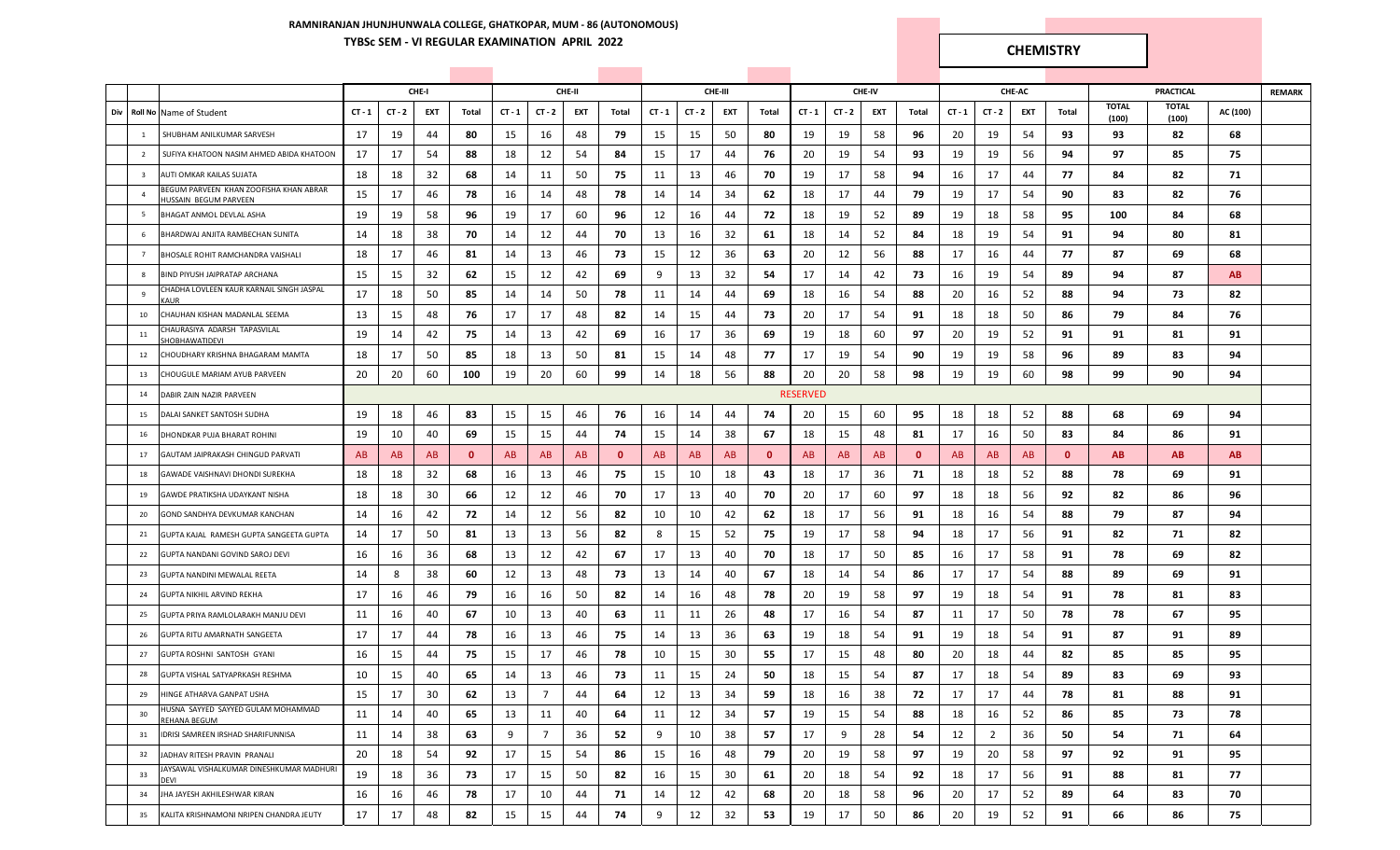|                                      |                                 | CHE.       |          |    |     | CHE-I      |       |        |        | CHE-III |                          |        |        | <b>CHE-IV</b> |        |    |        | <b>CHE-AC</b> |       |                       | PRACTICAL             |           | <b>REMARK</b> |
|--------------------------------------|---------------------------------|------------|----------|----|-----|------------|-------|--------|--------|---------|--------------------------|--------|--------|---------------|--------|----|--------|---------------|-------|-----------------------|-----------------------|-----------|---------------|
| Div Roll No Name of Student          | $CT - 7$                        | <b>EXT</b> | $T0+2$   |    | CT- | <b>EXT</b> | Total |        | $\sim$ | EXT     | Total                    | $\sim$ | $\sim$ | <b>FXT</b>    | Total  | CТ | $\sim$ | EXT           | Total | <b>TOTAL</b><br>(100) | <b>TOTAL</b><br>(100) | AC (100)  |               |
| KANNOJIYA SHALINI DAYARAM VIJAYLAXMI | $\rightarrow$<br>. . <i>. .</i> | 48         | $\Omega$ | 10 | 1 E |            |       | $\sim$ |        |         | $\overline{\phantom{a}}$ | 20     |        |               | $\sim$ | 10 |        | $ -$          |       | 84                    | -                     | --<br>, , |               |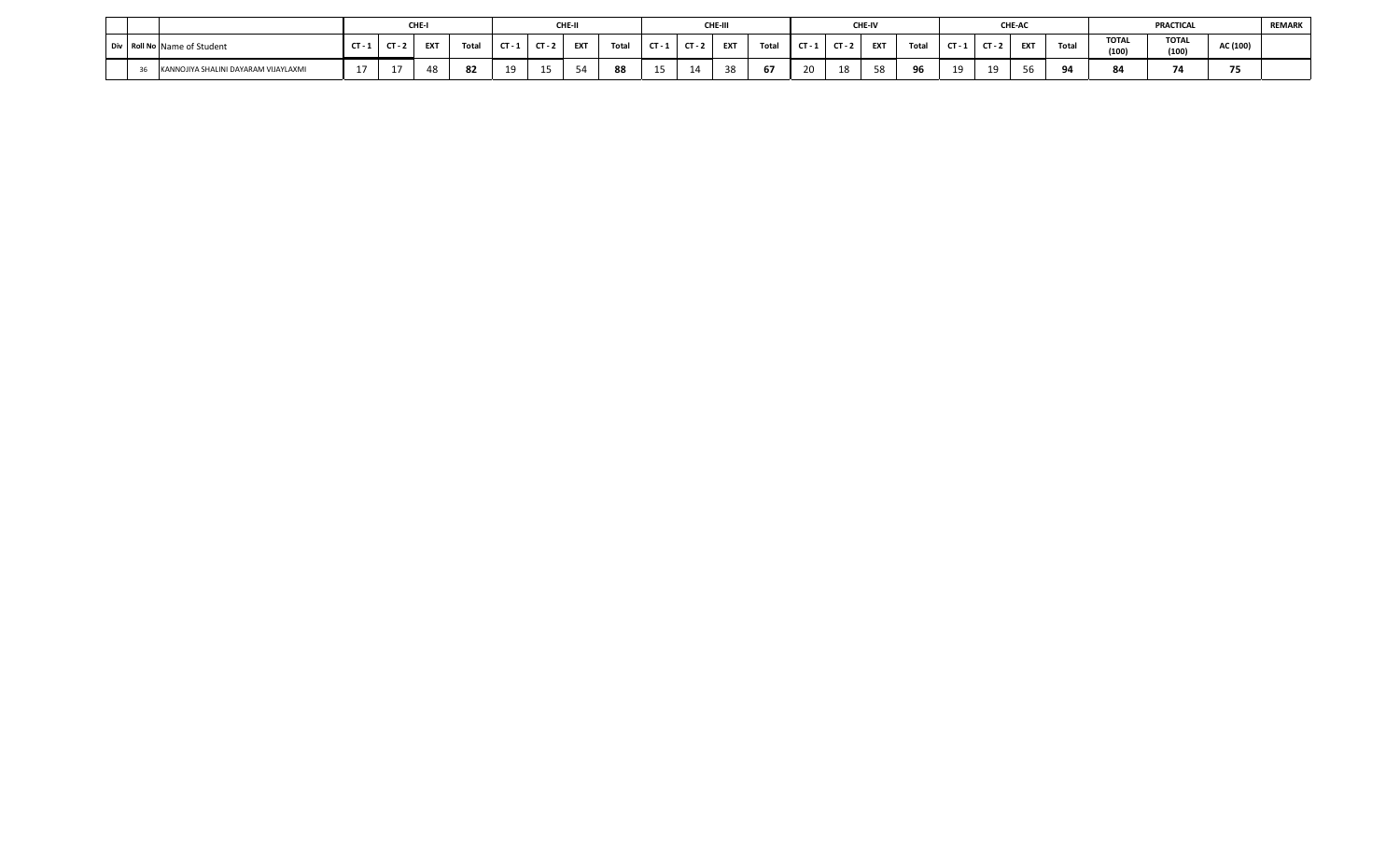|     |         |                                                          |          |          | CHE-I |       |          |          | CHE-II |       |                |          | CHE-III |       |                 |          | CHE-IV |       |        |          | CHE-AC |       |                       | <b>PRACTICAL</b>      |          | <b>REMARK</b> |
|-----|---------|----------------------------------------------------------|----------|----------|-------|-------|----------|----------|--------|-------|----------------|----------|---------|-------|-----------------|----------|--------|-------|--------|----------|--------|-------|-----------------------|-----------------------|----------|---------------|
| Div | Roll No | Name of Student                                          | $CT - 1$ | $CT - 2$ | EXT   | Total | $CT - 1$ | $CT - 2$ | EXT    | Total | $CT - 1$       | $CT - 2$ | EXT     | Total | $CT - 1$        | $CT - 2$ | EXT    | Total | CT - 1 | $CT - 2$ | EXT    | Total | <b>TOTAL</b><br>(100) | <b>TOTAL</b><br>(100) | AC (100) |               |
|     | 37      | KANOJIYA SURYAPRAKASH MANNURAM<br><b>AMLAVATI</b>        | 9        | 11       | 36    | 56    | 11       | 11       | 34     | 56    | 16             | 14       | 32      | 62    | 15              | 15       | 50     | 80    | 12     | 16       | 46     | -74   | 85                    | 85                    | 72       |               |
|     | 38      | KANOJIYA SONALI VINOD KUMAR POONAM DEVI                  | 17       | 18       | 50    | 85    | 18       | 13       | 48     | 79    | 15             | 15       | 38      | 68    | 20              | 18       | 58     | 96    | 19     | 19       | 56     | 94    | 83                    | 77                    | 75       |               |
|     | 39      | KATKAR DIPTI SURYAKANT DHANASHRI                         | 11       | 18       | 26    | 55    | 13       | 8        | 54     | 75    | 11             | 11       | 28      | 50    | 18              | 16       | 56     | 90    | 18     | 17       | 50     | 85    | 67                    | 83                    | 72       |               |
|     | 40      | KHAN AASMA AKBAR ALI SAKIRUNNISA                         | 17       | 17       | 52    | 86    | 18       | 16       | 54     | 88    | 14             | 15       | 40      | 69    | 20              | 18       | 58     | 96    | 19     | 19       | 56     | 94    | 90                    | 88                    | 75       |               |
|     | 41      | KHAN ADIBA KHALIL UR REHMAN FOUZIYA                      | 13       | 17       | 40    | 70    | 15       | 13       | 58     | 86    | 16             | 15       | 42      | 73    | 18              | 14       | 56     | 88    | 16     | 19       | 38     | 73    | 64                    | 80                    | 64       |               |
|     | 42      | KHAN ARSHEYA AZIZ AHMED KHAN QURESHA AZIZ<br><b>CHAN</b> | 11       | 17       | 36    | 64    | 14       | 15       | 52     | 81    | 13             | 14       | 40      | 67    | 19              | 17       | 50     | 86    | 19     | 18       | 58     | 95    | 85                    | 76                    | 88       |               |
|     | 43      | KHAN MOHAMMED ALAM KUTBULLAH KAISAR<br>AHAN              | 20       | 20       | 60    | 100   | 19       | 18       | 60     | 97    | 11             | 18       | 52      | 81    | 20              | 20       | 56     | 96    | 19     | 19       | 60     | 98    | 81                    | 92                    | 95       |               |
|     | 44      | KHAN NAZIYA KHATOON MUBARAQ HUSSAIN<br>KHTAR JAHAN       | 17       | 16       | 50    | 83    | 17       | 14       | 54     | 85    | 14             | 14       | 38      | 66    | 19              | 12       | 56     | 87    | 19     | 19       | 50     | 88    | 82                    | 82                    | 93       |               |
|     | 45      | KHAN QUBA KHANAM MOHAMMAD IZHAR KHAN<br>AUNWAR JAHAN     | 14       | 12       | 42    | 68    | 16       | 15       | 48     | 79    | 15             | 12       | 40      | 67    | 19              | 18       | 58     | 95    | 20     | 17       | 54     | 91    | 75                    | 84                    | 88       |               |
|     | 46      | KHAN SAIF LAL MOHD NOORJAHAN                             | 9        | 16       | 26    | 51    | 11       | 8        | 40     | 59    | 6              | 11       | 42      | 59    | 19              | 14       | 52     | 85    | 17     | 17       | 34     | 68    | 62                    | 74                    | 85       |               |
|     | 47      | KHAN WAJAHTULLAH SIRAJULLAH TAREEQUNNISA                 | 16       | 16       | 44    | 76    | 16       | 16       | 44     | 76    | 14             | 14       | 48      | 76    | 19              | 17       | 58     | 94    | 18     | 18       | 54     | 90    | 81                    | 82                    | 96       |               |
|     | 48      | KORI TUSHAR SUNIL VIDYA                                  | 19       | 18       | 40    | 77    | 17       | 17       | 56     | 90    | 17             | 17       | 48      | 82    | 20              | 19       | 56     | 95    | 20     | 18       | -54    | 92    | 81                    | 85                    | 97       |               |
|     | 49      | MAHAPATRA AKASH HARISHCHANDRA KUNNI                      | 17       | 16       | 54    | 87    | 19       | 16       | 54     | 89    | 15             | 15       | 50      | 80    | 18              | 20       | 52     | 90    | 19     | 18       | 58     | 95    | 89                    | 86                    | 99       |               |
|     | 50      | MAJREKAR ADITI DEVDATTA CHARUSHILA                       |          |          |       |       |          |          |        |       |                |          |         |       | <b>RESERVED</b> |          |        |       |        |          |        |       |                       |                       |          |               |
|     | 51      | MAL MONIKA MANOTOSH CHANDANA                             | 18       | 17       | 52    | 87    | 18       | 15       | 50     | 83    | $\overline{7}$ | 16       | 44      | 67    | 19              | 19       | 54     | 92    | 20     | 18       | 56     | 94    | 79                    | 74                    | 69       |               |
|     | 52      | MANSOORI TANZIL FATMA ABDUL WAHEED NASEEM<br>ATMA        | 15       | 16       | 32    | 63    | 15       | 15       | 42     | 72    | 14             | 17       | 34      | 65    | 19              | 16       | 50     | 85    | 19     | 19       | 42     | 80    | 67                    | 74                    | 65       |               |
|     | 53      | MARATHE SHRADDHA CHANDRAKANT UJWALA                      | 17       | 18       | 36    | 71    | 16       | 15       | 48     | 79    | 16             | 13       | 38      | 67    | 18              | 15       | 52     | 85    | 20     | 18       | 46     | 84    | 69                    | 77                    | 72       |               |
|     | 54      | MAURYA MANISH BHOLANATH SARITA DEVI                      | 17       | 19       | 46    | 82    | 16       | 17       | 48     | 81    | 13             | 17       | 48      | 78    | 20              | 18       | 58     | 96    | 19     | 19       | 54     | 92    | 77                    | 76                    | 72       |               |
|     | 55      | MAURYA SUSHILKUMAR RAMSHABD LALMATI                      | 16       | 15       | 42    | 73    | 17       | 13       | 40     | 70    | 14             | 13       | 46      | 73    | 18              | 17       | 52     | 87    | 19     | 18       | 56     | 93    | 74                    | 79                    | 86       |               |
|     | 56      | VIISHRA ABHISHEK RAJESHWARIPRASAD KUSUM                  | 18       | 17       | 44    | 79    | 16       | 17       | 48     | 81    | 13             | 14       | 52      | 79    | 19              | 20       | 54     | 93    | 20     | 19       | 48     | 87    | 73                    | 76                    | 78       |               |
|     | 57      | MISHRA ANIKET HEMANT NEELAM                              | 18       | 17       | 44    | 79    | 16       | 15       | 48     | 79    | 13             | 13       | 52      | 78    | 19              | 19       | 54     | 92    | 20     | 19       | 50     | 89    | 73                    | 80                    | 73       |               |
|     | 58      | MISHRA ANISH ANUJ AASHIKA                                | 17       | 18       | 44    | 79    | 16       | 15       | 50     | 81    | 14             | 16       | 54      | 84    | 19              | 19       | 58     | 96    | 19     | 19       | 52     | 90    | 72                    | 76                    | 72       |               |
|     | 59      | MISHRA ANMOL VIJAYKUMAR KANCHAN                          |          |          |       |       |          |          |        |       |                |          |         |       | <b>RESERVED</b> |          |        |       |        |          |        |       |                       |                       |          |               |
|     | 60      | MISHRA CHIRAG LALBAHADUR VIMLA                           | 17       | 19       | 38    | 74    | 13       | 15       | 42     | 70    | 13             | 16       | 38      | 67    | 19              | 19       | 50     | 88    | 17     | 18       | 46     | 81    | 75                    | 76                    | 82       |               |
|     | 61      | MISHRA SUPRIYA ADYA PRASAD KIRAN                         | 18       | 16       | 46    | 80    | 17       | 16       | 42     | 75    | 15             | 17       | 46      | 78    | 20              | 19       | 58     | 97    | 18     | 19       | 48     | 85    | 56                    | 76                    | 88       |               |
|     | 62      | NADKAR SAURABH SHANKAR SHARMILA                          | 16       | 18       | 46    | 80    | 15       | 14       | 42     | 71    | 15             | 16       | 44      | 75    | 18              | 17       | 56     | 91    | 18     | 19       | 48     | 85    | 57                    | 74                    | 69       |               |
|     | 63      | NAHAK SNEHA BICHITRA SANGITA                             | 18       | 15       | 44    | 77    | 15       | 15       | 46     | 76    | 14             | 16       | 52      | 82    | 19              | 18       | 54     | 91    | 18     | 18       | 48     | 84    | 85                    | 71                    | 82       |               |
|     | 64      | NEHATE PREETI HEMANT RAJANI                              | 16       | 18       | 36    | 70    | 13       | 12       | 46     | 71    | 15             | 17       | 36      | 68    | 18              | 16       | 48     | 82    | 19     | 19       | 54     | 92    | 57                    | 82                    | 64       |               |
|     | 65      | PAL RAVINA PAL SUBHASH PAL PRAMILA PAL                   | 18       | 18       | 52    | 88    | 18       | 13       | 46     | 77    | 14             | 11       | 38      | 63    | 20              | 20       | 48     | 88    | 19     | 17       | 60     | 96    | 79                    | 89                    | 67       |               |
|     | 66      | PANDEY SATYAM SANJAY POONAM                              | 17       | 18       | 46    | 81    | 16       | 15       | 54     | 85    | 14             | 16       | 50      | 80    | 20              | 17       | 58     | 95    | 20     | 19       | 52     | 91    | 68                    | 77                    | 69       |               |
|     | 67      | PARDHI ROHIT MILIND MANALI                               | 17       | 13       | 36    | 66    | 12       | 13       | 48     | 73    | 11             | 9        | 26      | 46    | 17              | 11       | 36     | 64    | 19     | 15       | 60     | 94    | 59                    | 83                    | 61       |               |
|     | 68      | PATEL NITISH CHANDRASHEKHAR MUNNI                        | 18       | 17       | 42    | 77    | 15       | 17       | 48     | 80    | 12             | 12       | 50      | 74    | 18              | 19       | 54     | 91    | 19     | 19       | 50     | 88    | 93                    | 89                    | 82       |               |
|     | 69      | PATEL SATISH CHANDRASHEKHAR MUNNI                        | 18       | 17       | 44    | 79    | 15       | 17       | 48     | 80    | 14             | 13       | 52      | 79    | 18              | 19       | 56     | 93    | 19     | 19       | 50     | 88    | 88                    | 87                    | 91       |               |
|     | 70      | PATHAK ANU BHUPENDRA SANJU                               | 16       | 16       | 26    | 58    | 14       | 16       | 36     | 66    | 8              | 14       | 34      | 56    | 17              | 15       | 42     | 74    | 16     | 15       | 42     | 73    | 64                    | 76                    | 74       |               |
|     | 71      | PATIL RUTUJA RAGHUNATH SHOBHA                            | 13       | 15       | 24    | 52    | 12       | 8        | 52     | 72    | 12             | 11       | 34      | 57    | 17              | 17       | 50     | 84    | 15     | 10       | 40     | 65    | 81                    | 79                    | 67       |               |
|     | 72      | PATRA PRIYANKA RANJAN JAYANTI                            | 14       | 17       | 40    | 71    | 15       | 13       | 48     | 76    | 13             | 14       | 46      | 73    | 19              | 14       | 50     | 83    | 17     | 18       | 54     | 89    | 66                    | 86                    | 74       |               |
|     | 73      | PAWAR SIDDHI VILAS VARSHA                                | 11       | 13       | 20    | 44    | 13       | 6        | 50     | 69    | 8              | 13       | 26      | 47    | 19              | 17       | 50     | 86    | 19     | 16       | 52     | 87    | 79                    | 69                    | 90       |               |
|     | 74      | PAWAR SIDDHI VINAYAK VINITA                              | 17       | 17       | 36    | 70    | 18       | 12       | 50     | 80    | 10             | 15       | 36      | 61    | 19              | 17       | 54     | 90    | 20     | 15       | 58     | 93    | 81                    | 82                    | 90       |               |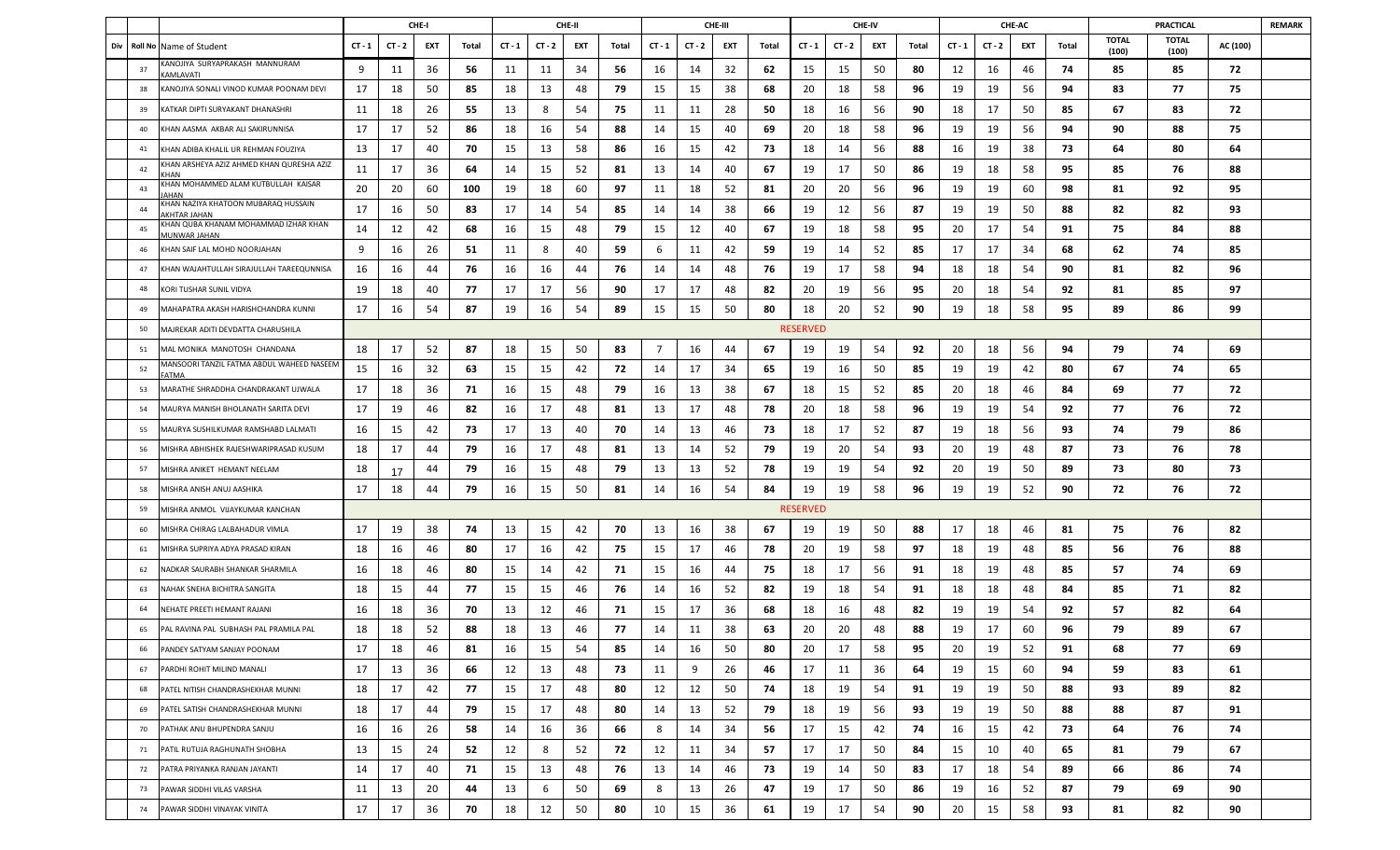|                                       |    |          | CHE.       |        |    |      | CHE-I      |            |        | CHE-III |       |        |        | <b>CHE-IV</b> |        |     |        | <b>CHE-AC</b> |       |                       | PRACTICAL             |                 | <b>REMARK</b> |
|---------------------------------------|----|----------|------------|--------|----|------|------------|------------|--------|---------|-------|--------|--------|---------------|--------|-----|--------|---------------|-------|-----------------------|-----------------------|-----------------|---------------|
| Div Roll No Name of Student           |    | $CT - 2$ | <b>EXT</b> | $T0+2$ |    | CT - | <b>EXT</b> | Total      | $\sim$ | EXT     | Total | $\sim$ | $\sim$ | <b>FXT</b>    | Total  | CT. | $\sim$ | EXT           | Total | <b>TOTAL</b><br>(100) | <b>TOTAL</b><br>(100) | AC (100)        |               |
| ---<br>R ALMAS MOHAMMED HANIF WAHEEDA | 20 | 18       |            | 0C     | 16 | 10   |            | $^{\circ}$ |        |         |       | 10     |        |               | $\sim$ | 10  |        | $ -$          |       | 60                    | c.<br>ο.              | $^{\circ}$<br>◞ |               |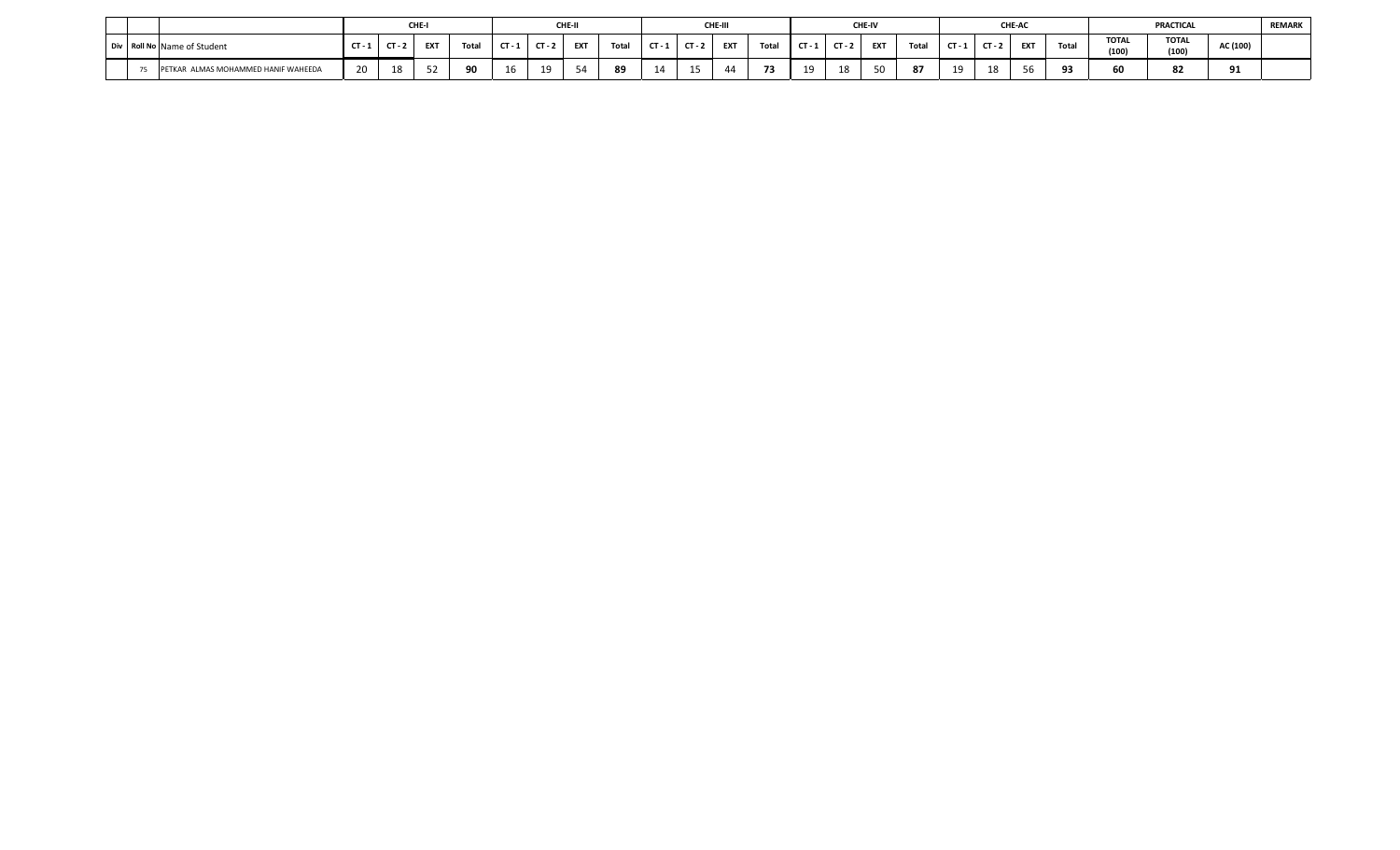|     |     |                                                                  | CHE-I<br>CHE-II<br>CHE-III |          |     |       |          |          |     |       |                |          |     |       |                 |          | CHE-IV |       |          |          | CHE-AC |       |                       | <b>PRACTICAL</b>      |          | <b>REMARK</b> |
|-----|-----|------------------------------------------------------------------|----------------------------|----------|-----|-------|----------|----------|-----|-------|----------------|----------|-----|-------|-----------------|----------|--------|-------|----------|----------|--------|-------|-----------------------|-----------------------|----------|---------------|
| Div |     | Roll No Name of Student                                          | $CT - 1$                   | $CT - 2$ | EXT | Total | $CT - 1$ | $CT - 2$ | EXT | Total | $CT - 1$       | $CT - 2$ | EXT | Total | $CT - 1$        | $CT - 2$ | EXT    | Total | $CT - 1$ | $CT - 2$ | EXT    | Total | <b>TOTAL</b><br>(100) | <b>TOTAL</b><br>(100) | AC (100) |               |
|     | 76  | POTE SAILEE SANJAY RAJASHREE                                     | 20                         | 18       | 50  | 88    | 17       | 16       | 52  | 85    | 13             | 18       | 44  | 75    | 20              | 19       | 54     | 93    | 19       | 18       | 56     | 93    | 93                    | 75                    | 71       |               |
|     | 77  | PRAJAPATI PAWAN ACHCHHELAL GEETA                                 | 17                         | 16       | 46  | 79    | 12       | 16       | 44  | 72    | 12             | 17       | 28  | 57    | 18              | 17       | 50     | 85    | 17       | 18       | 44     | 79    | 84                    | 80                    | 93       |               |
|     | 78  | PRAJAPATI RAJAN JAMUNA PRABHAVATI                                | 15                         | 14       | 38  | 67    | 15       | 12       | 40  | 67    | 11             | 14       | 32  | -57   | 18              | 16       | 48     | 82    | 16       | 18       | 48     | 82    | 86                    | 83                    | 92       |               |
|     | 79  | PRAJAPATI SHIVAM CHHOTAKRAM RAMPATIDEVI                          | 18                         | 16       | 42  | 76    | 17       | 15       | 56  | 88    | 16             | 16       | 34  | 66    | 19              | 18       | 48     | 85    | 19       | 19       | 58     | 96    | 90                    | 74                    | 82       |               |
|     | 80  | PRAJAPATI SURESH KASHIRAM MURTIDEVI                              | 17                         | 16       | 46  | 79    | 16       | 14       | 50  | 80    | 12             | 15       | 42  | 69    | 18              | 18       | 58     | 94    | 16       | 19       | 48     | 83    | 90                    | 78                    | 80       |               |
|     | 81  | RAI HEMANT MANOJ MEERA                                           | 14                         | 16       | 34  | 64    | 16       | 11       | 46  | 73    | 13             | 15       | 34  | 62    | 18              | 16       | 54     | 88    | 19       | 17       | 58     | 94    | 91                    | 81                    | 94       |               |
|     | 82  | RAWAT SHUBHAMSINGH DEVENDRASINGH BABLI                           | 17                         | 16       | 38  | 71    | 16       | 14       | 52  | 82    | 13             | 17       | 36  | 66    | 16              | 15       | 56     | 87    | 19       | 18       | 56     | 93    | 92                    | 74                    | 88       |               |
|     | 83  | SAHANI RIDDHI RAMKESH GEETA                                      | 15                         | 16       | 44  | 75    | 14       | 17       | 48  | 79    | 11             | 17       | 36  | 64    | 18              | 15       | 50     | 83    | 19       | 18       | 46     | 83    | 76                    | 80                    | 84       |               |
|     | 84  | SALVE SHREYASH RAJENDRA SUNANDA                                  | 16                         | 14       | 40  | 70    | 14       | 14       | 44  | 72    | 11             | 15       | 38  | 64    | 19              | 14       | 50     | 83    | 18       | 17       | 50     | 85    | 77                    | 72                    | 77       |               |
|     | 85  | SHAIKH AMBREEN MOHD SHAMIM AHMED SHAIKH<br><u>MUSARRAT JAHAN</u> | 16                         | 18       | 48  | 82    | 15       | 16       | 54  | 85    | 13             | 15       | 44  | 72    | 18              | 14       | 56     | 88    | 18       | 17       | 48     | 83    | 90                    | 81                    | 86       |               |
|     | 86  | SHAIKH AYUB WAHEED SAKINA                                        | 13                         | 15       | 46  | 74    | 12       | 14       | 44  | 70    | 8              | 15       | 38  | 61    | 16              | 17       | 54     | 87    | 18       | 17       | 48     | 83    | 92                    | 88                    | 90       |               |
|     | 87  | SHAIKH FALAKSHA RIYAZUDDIN AASIYA                                | 13                         | 17       | 30  | 60    | 13       | 15       | 48  | 76    | 14             | 14       | 38  | 66    | 19              | 17       | 50     | 86    | 18       | 19       | 58     | 95    | 85                    | 79                    | 77       |               |
|     | 88  | SHAIKH FIZA BEGUM MAHEMUD FARZANA                                | 18                         | 16       | 42  | 76    | 16       | 16       | 54  | 86    | 16             | 17       | 42  | 75    | 16              | 18       | 54     | 88    | 18       | 19       | 54     | 91    | 76                    | 83                    | 92       |               |
|     | 89  | SHAIKH RESHMA ABID ALI SHARIFUNNISHA                             | 15                         | 16       | 46  | 77    | 18       | 14       | 48  | 80    | 15             | 14       | 32  | 61    | 19              | 20       | 56     | 95    | 18       | 19       | 46     | 83    | 80                    | 85                    | 90       |               |
|     | 90  | SHAIKH SAYEM RAFIQUE YASMEEN                                     | 17                         | 19       | 58  | 94    | 18       | 16       | 52  | 86    | 16             | 17       | 42  | 75    | 20              | 19       | 56     | 95    | 20       | 19       | 54     | 93    | 86                    | 93                    | 95       |               |
|     | 91  | SHAIKH SHIREEN ANWAR PARVEEN                                     | 13                         | 12       | 42  | 67    | 11       | 14       | 50  | 75    | 12             | 12       | 34  | 58    | 13              | 19       | 54     | 86    | 16       | 16       | 46     | 78    | 91                    | 80                    | 87       |               |
|     | 92  | SHAIKH TANVIR MEHEBOOB SHAKIRA                                   | 14                         | 16       | 38  | 68    | 14       | 14       | 46  | 74    | 13             | 13       | 46  | 72    | 19              | 18       | 54     | 91    | 20       | 19       | 52     | 91    | 81                    | 85                    | 79       |               |
|     | 93  | SHARMA ABHAY MAHESH KUMAR REETA                                  | 19                         | 17       | 44  | 80    | 18       | 16       | 54  | 88    | 14             | 17       | 36  | 67    | 18              | 18       | 46     | 82    | 19       | 19       | 58     | 96    | 89                    | 75                    | 87       |               |
|     | 94  | SHARMA EKTA RAMLALAK MEERA                                       | 11                         | 17       | 38  | 66    | 15       | 18       | 46  | 79    | 17             | 13       | 42  | 72    | 18              | 16       | 52     | 86    | 17       | 18       | 50     | 85    | 88                    | 79                    | 76       |               |
|     | 95  | SHRIVASTAV OMKAR RAMDULAR MUNNIDEVI                              | 12                         | 17       | 38  | 67    | 12       | 11       | 40  | 63    | 11             | 18       | 32  | 61    | 19              | 19       | 46     | 84    | 18       | 19       | 52     | 89    | 79                    | 89                    | 92       |               |
|     | 96  | SHUKLA AKANSHA RAJEETRAM URMILA                                  | 18                         | 17       | 36  | 71    | 18       | 13       | 38  | 69    | 8              | 12       | 36  | 56    | 17              | 16       | 54     | 87    | 18       | 17       | 48     | 83    | 84                    | 78                    | 87       |               |
|     | 97  | SHUKLA HARSH UMASHANKAR SARITA                                   | 17                         | 16       | 54  | 87    | 19       | 16       | 54  | 89    | 15             | 15       | 44  | 74    | 18              | 20       | 52     | 90    | 19       | 18       | 58     | 95    | 86                    | 93                    | 84       |               |
|     | 98  | SHUKLA PRASHANT VIRENDRA RANGEENA                                | 17                         | 16       | 54  | 87    | 19       | 16       | 54  | 89    | 15             | 15       | 50  | 80    | 18              | 19       | 50     | 87    | 19       | 17       | 58     | 94    | 90                    | 79                    | 87       |               |
|     | 99  | SHUKLA RITIKA JAYPRAKASH PRAVINA                                 | 17                         | 16       | 46  | 79    | 16       | 16       | 46  | 78    | 14             | 17       | 50  | 81    | 19              | 19       | 56     | 94    | 19       | 19       | 54     | 92    | 74                    | 74                    | 74       |               |
|     | 100 | SIDDIQUI JUBER HASAN SHABBIR HASAN SIDDIQUI<br><b>SOGRA BANO</b> | 14                         | 16       | 44  | 74    | 17       | 17       | 46  | 80    | 15             | 14       | 28  | 57    | 19              | 17       | 48     | 84    | 18       | 18       | 54     | 90    | 91                    | 80                    | 67       |               |
|     | 101 | SINGH AAINA AJAY ARUNA                                           | 19                         | 19       | 44  | 82    | 16       | 15       | 54  | 85    | 11             | 14       | 42  | 67    | 18              | 18       | 46     | 82    | 19       | 18       | 60     | 97    | 89                    | 94                    | 92       |               |
|     | 102 | SINGH AKANKSHA PRADEEP KUMAR KAMINI                              | 20                         | 20       | 60  | 100   | 19       | 18       | 60  | 97    | 13             | 18       | 52  | 83    | 19              | 20       | 56     | 95    | 19       | 19       | 60     | 98    | 87                    | 100                   | 93       |               |
|     | 103 | SINGH AMITKUMAR RAMNARESH SHYAMDULARI                            | 15                         | 16       | 40  | 71    | 14       | 10       | 44  | 68    | $\overline{7}$ | 12       | 32  | 51    | 17              | 15       | 46     | 78    | 17       | 18       | 44     | 79    | 60                    | 78                    | 94       |               |
|     | 104 | SINGH ANURAG OMPRAKASH SINGH KANCHAN<br>SINGH                    | 17                         | 19       | 46  | 82    | 16       | 17       | 46  | 79    | 13             | 13       | 42  | 68    | 19              | 17       | 58     | 94    | 18       | 18       | 50     | 86    | 81                    | 71                    | 90       |               |
|     | 105 | SINGH BRIJESH GYANENDER SAVITA                                   | 19                         | 16       | 42  | 77    | 16       | 14       | 52  | 82    | 14             | 16       | 48  | 78    | 18              | 15       | 58     | 91    | 19       | 18       | 56     | 93    | 80                    | 72                    | 90       |               |
|     | 106 | SINGH MANASI HARENDRA GIRIJA                                     | 12                         | 16       | 36  | 64    | 16       | 14       | 46  | 76    | 15             | 14       | 40  | 69    | 16              | 16       | 54     | 86    | 18       | 17       | 56     | 91    | 84                    | 87                    | 86       |               |
|     | 107 | SINGH NISHA SUKHLAL BASWANTI                                     | 17                         | 18       | 44  | 79    | 16       | 18       | 42  | 76    | 12             | 12       | 42  | 66    | 19              | 16       | 44     | 79    | 19       | 17       | 56     | 92    | 88                    | 79                    | 86       |               |
|     | 108 | SINGH SATYAM SATISH SANDHYA                                      | 17                         | 19       | 46  | 82    | 16       | 15       | 50  | 81    | 14             | 16       | 52  | 82    | 20              | 19       | 58     | 97    | 20       | 19       | 54     | 93    | 83                    | 85                    | 86       |               |
|     | 109 | SINGH VISHWAS TRIBHUVAN ANITA                                    | 18                         | 16       | 46  | 80    | 14       | 16       | 46  | 76    | 13             | 14       | 46  | 73    | 18              | 19       | 56     | 93    | 19       | 18       | 50     | 87    | 85                    | 84                    | 86       |               |
|     | 110 | SINGH VIVEK ANIL GEETA                                           | 18                         | 18       | 46  | 82    | 16       | 17       | 50  | 83    | 14             | 17       | 52  | 83    | 20              | 19       | 58     | 97    | 19       | 18       | 54     | 91    | 87                    | 87                    | 90       |               |
|     | 111 | SONI MANISHA AVDHESH ANOKHA                                      |                            |          |     |       |          |          |     |       |                |          |     |       | <b>RESERVED</b> |          |        |       |          |          |        |       |                       |                       |          |               |
|     | 112 | SONKAR NEHA SURENDRA URMILA DEVI                                 |                            |          |     |       |          |          |     |       |                |          |     |       | <b>RESERVED</b> |          |        |       |          |          |        |       |                       |                       |          |               |
|     | 113 | TAPASE SIDDHI SUNIL PRATIBHA                                     |                            |          |     |       |          |          |     |       |                |          |     |       | <b>RESERVED</b> |          |        |       |          |          |        |       |                       |                       |          |               |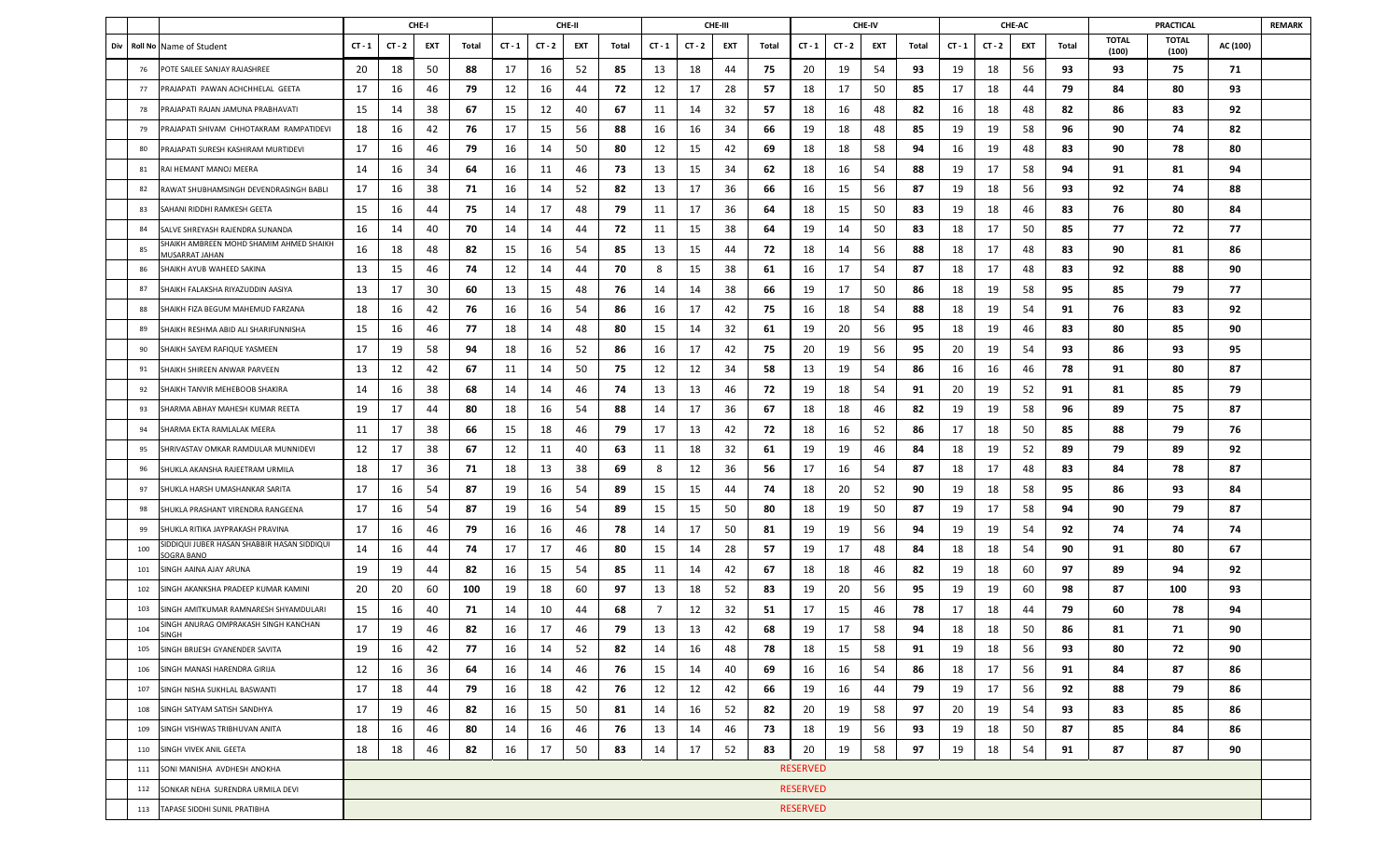|     |                              |                       |             | CHE-I      |        |     |        | CHE-I      |       |        | CHE-III    |       |     |        | <b>CHE-IV</b> |              |        |          | CHE-AC |       |                          | PRACTICAL             |                                 | <b>REMARK</b> |
|-----|------------------------------|-----------------------|-------------|------------|--------|-----|--------|------------|-------|--------|------------|-------|-----|--------|---------------|--------------|--------|----------|--------|-------|--------------------------|-----------------------|---------------------------------|---------------|
|     | Div Roll No Name of Student  |                       | $CT - 2$    | <b>EXT</b> | $T0+0$ |     | $\sim$ | <b>EXT</b> | Total | $\sim$ | <b>EXT</b> | Total | CT. | $\tau$ | <b>EXT</b>    | <b>Total</b> | $CT-7$ | $CT - 2$ | EXT    | Total | <b>TOTAL</b><br>(100)    | <b>TOTAL</b><br>(100) | AC (100)                        |               |
| 114 | TIKUDAVE POOJA DADASO AMBIKA | 10 <sup>1</sup><br>τv | $\sim$<br>∸ |            |        | . . |        |            |       | --     |            | $-$   | 18  | ۰      |               | 79           |        |          | 48     | 80    | $\overline{\phantom{a}}$ | . .                   | $\overline{\phantom{a}}$<br>7 U |               |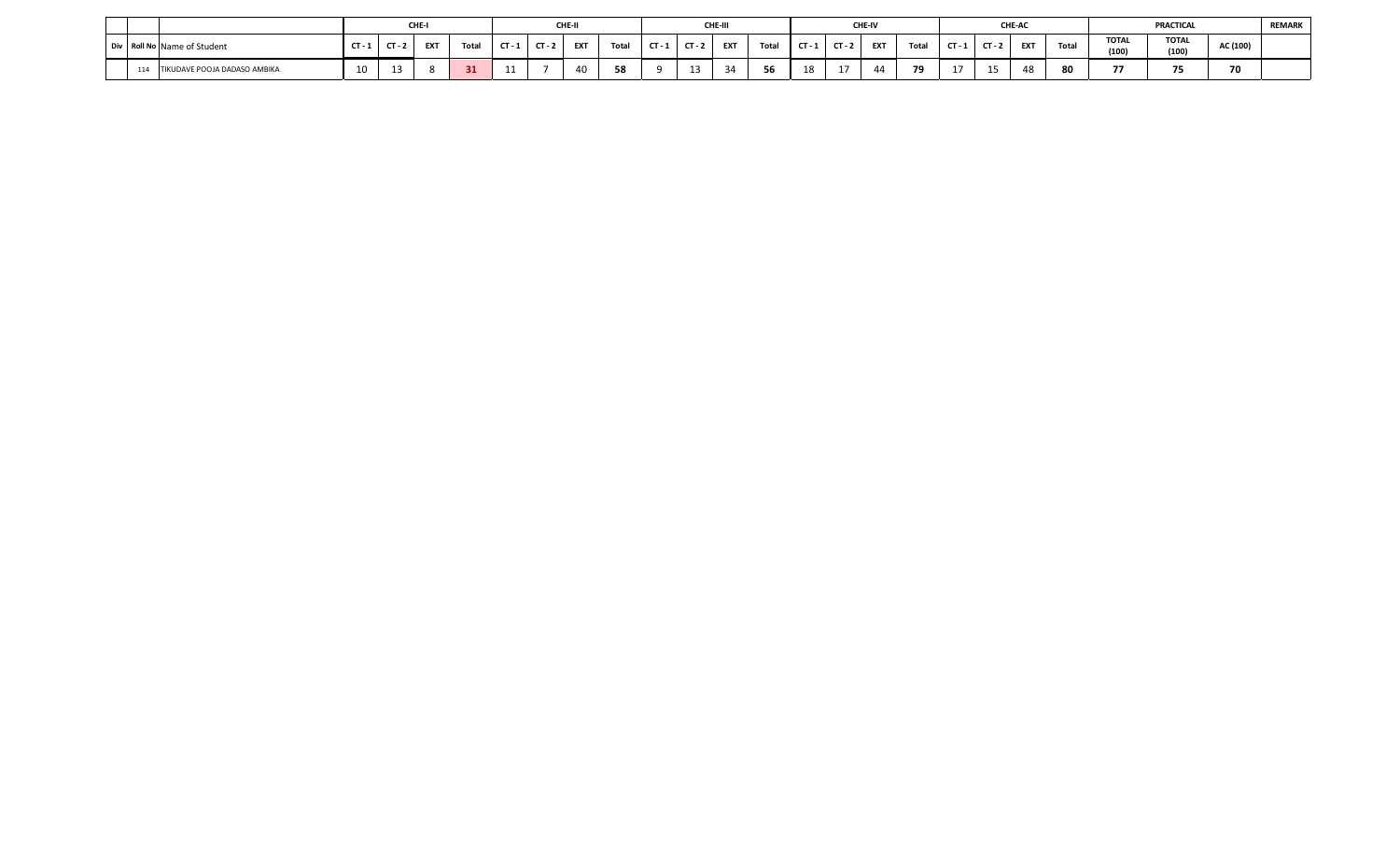|     |                |                                                |          |          | CHE-I |       |          |                | CHE-II     |       |          |          | CHE-III    |       |                 |          | CHE-IV |              |          |          | CHE-AC     |       |                       | <b>PRACTICAL</b>      |          | <b>REMARK</b> |
|-----|----------------|------------------------------------------------|----------|----------|-------|-------|----------|----------------|------------|-------|----------|----------|------------|-------|-----------------|----------|--------|--------------|----------|----------|------------|-------|-----------------------|-----------------------|----------|---------------|
| Div | <b>Roll No</b> | Name of Student                                | $CT - 1$ | $CT - 2$ | EXT   | Total | $CT - 1$ | $CT - 2$       | <b>EXT</b> | Total | $CT - 1$ | $CT - 2$ | <b>EXT</b> | Total | $CT - 1$        | $CT - 2$ | EXT    | <b>Total</b> | $CT - 1$ | $CT - 2$ | <b>EXT</b> | Total | <b>TOTAL</b><br>(100) | <b>TOTAL</b><br>(100) | AC (100) |               |
|     | 115            | TIWARI ASHISH SHIVPRAKASH REKHA                | 17       | 19       | 46    | 82    | 15       | 15             | 50         | 80    | 14       | 17       | 48         | 79    | 20              | 17       | 58     | 95           | 19       | 19       | 54         | 92    | 80                    | 66                    | 75       |               |
|     | 116            | TIWARI SHILU BASHIST SAROJ                     | 15       | 16       | 36    | 67    | 16       | 16             | 40         | 72    | 10       | 14       | 34         | 58    | 17              | 15       | 42     | 74           | 18       | 14       | 42         | 74    | 64                    | 79                    | 66       |               |
|     | 117            | TIWARI SHWETA ASHOK VANDANA DEVI               | 17       | 14       | 40    | 71    | 13       | 16             | 50         | 79    | 13       | 13       | 42         | 68    | 15              | 17       | 52     | 84           | 16       | 15       | -54        | 85    | 65                    | 79                    | 62       |               |
|     | 118            | VERMA DEEPAK RAMKUMAR VERMA RAJKUMARI<br>VERMA | 18       | 16       | 42    | 76    | 18       | 15             | 54         | 87    | 15       | 17       | 40         | 72    | 19              | 18       | 50     | 87           | 19       | 19       | 58         | 96    | 54                    | 83                    | 79       |               |
|     | 119            | VERMA PRINCY MAHESHKUMAR SUNITA                |          |          |       |       |          |                |            |       |          |          |            |       | <b>RESERVED</b> |          |        |              |          |          |            |       |                       |                       |          |               |
|     | 120            | VISHWAKARMA PRITI MAINBAHADUR REETA            | 17       | 17       | 44    | 78    | 17       | 18             | 52         | 87    | 16       | 13       | 32         | 61    | 19              | 18       | 50     | 87           | 18       | 18       | 54         | 90    | 88                    | 82                    | 58       |               |
|     | 121            | VISHWAKARMA SNEHA RAMESH REKHA                 | 17       | 15       | 40    | 72    | 15       | 13             | 46         | 74    | 13       | 15       | 36         | 64    | 18              | 17       | 50     | 85           | 17       | 17       | 58         | 92    | 67                    | 85                    | 86       |               |
|     | 122            | YADAV ASTHA LALBAHADUR URMILA                  |          |          |       |       |          |                |            |       |          |          |            |       | <b>RESERVED</b> |          |        |              |          |          |            |       |                       |                       |          |               |
|     | 123            | YADAV AJAY RAMDAS YADAV MANSHA DEVI            | 17       | 16       | 40    | 73    | 15       | 13             | 48         | 76    | 15       | 15       | 42         | 72    | 19              | 12       | 56     | 87           | 20       | 18       | 54         | 92    | 69                    | 76                    | 87       |               |
|     | 124            | YADAV ANUBHA RAMBADAN SUDHA                    | 15       | 16       | 38    | 69    | 15       | 14             | 44         | 73    | 10       | 17       | 32         | 59    | 18              | 18       | 50     | 86           | 18       | 18       | 54         | 90    | 68                    | 81                    | 76       |               |
|     | 125            | YADAV ANUJ ARJUN SHUKLAVATI                    | 10       | 17       | 42    | 69    | 13       | 9              | 48         | 70    | 12       | 14       | 42         | 68    | 19              | 19       | 52     | 90           | 18       | 18       | 50         | 86    | 81                    | 81                    | 76       |               |
|     | 126            | YADAV DHEERAJKUMAR LALBAHADUR MALADEVI         | 17       | 20       | 50    | 87    | 15       | 16             | 52         | 83    | 12       | 14       | 52         | 78    | 18              | 19       | 58     | 95           | 18       | 19       | 52         | 89    | 91                    | 90                    | 69       |               |
|     | 127            | ADAV DINESHKUMAR GULABCHAND INDRAVATI          | 16       | 16       | 44    | 76    | 17       | 13             | 42         | 72    | 14       | 14       | 36         | 64    | 18              | 14       | 58     | 90           | 17       | 17       | 50         | 84    | 78                    | 79                    | 84       |               |
|     | 128            | YADAV KAJAL SUBHASHCHANDRA ANITA               | 16       | 16       | 50    | 82    | 10       | 8              | 46         | 64    | 12       | 13       | 48         | 73    | 19              | 9        | 52     | 80           | 17       | 15       | 48         | 80    | 81                    | 89                    | 74       |               |
|     | 129            | YADAV KAJAL RAMAKANT YADAV SUMITRA YADAV       | 15       | 17       | 34    | 66    | 16       | 14             | 42         | 72    | 12       | AB       | 44         | 56    | 18              | 14       | 56     | 88           | 15       | 17       | 48         | 80    | 83                    | 84                    | 80       |               |
|     | 130            | YADAV NILESH RAJMANI YADAV SAVITRI YADAV       | 14       | 15       | 42    | 71    | 16       | 14             | 42         | 72    | 14       | 17       | 32         | 63    | 18              | 17       | 60     | 95           | 15       | 18       | 52         | 85    | 67                    | 86                    | 68       |               |
|     | 131            | YADAV PARESH AMBIKA KAUSHALYA                  | 15       | 16       | 46    | 77    | 15       | 17             | 46         | 78    | 13       | 15       | 42         | 70    | 19              | 19       | 56     | 94           | 18       | 16       | 48         | 82    | 79                    | 84                    | 76       |               |
|     | 132            | YADAV POOJA RAMASHRAY MALATI                   | 16       | 13       | 44    | 73    | 11       | 9              | 56         | 76    | 11       | 11       | 36         | 58    | 17              | 18       | 54     | 89           | 19       | 18       | 52         | 89    | 89                    | 85                    | 81       |               |
|     | 133            | YADAV PRANJAL RAJENDRA PARO                    | 17       | 18       | 54    | 89    | 18       | 18             | 46         | 82    | 11       | 13       | 48         | 72    | 20              | 20       | 54     | 94           | 20       | 19       | 56         | 95    | 89                    | 83                    | 83       |               |
|     | 135            | YADAV PRATIK CHANDRAPRAKASH REETA              | 8        | 15       | 42    | 65    | 10       | 10             | 38         | 58    | 12       | 13       | 30         | 55    | 19              | 19       | 32     | 70           | 15       | 13       | 46         | 74    | 75                    | 92                    | 77       |               |
|     | 136            | YADAV RAJKUMAR AMARJEET PREMA                  |          |          |       |       |          |                |            |       |          |          |            |       | <b>RESERVED</b> |          |        |              |          |          |            |       |                       |                       |          |               |
|     | 137            | YADAV RAJUKUMAR HAWALDAR GYANMATI              | 12       | 15       | 34    | 61    | 14       | 12             | 44         | 70    | 13       | 14       | 42         | 69    | 19              | 17       | 50     | 86           | 17       | 18       | 46         | 81    | 78                    | 81                    | 82       |               |
|     | 138            | YADAV RISHIKESH SURESHKUMAR NIRMALA            | 18       | 15       | 46    | 79    | 18       | 14             | 56         | 88    | 14       | 15       | 34         | 63    | 18              | 18       | 42     | 78           | 19       | 19       | 58         | 96    | 89                    | 85                    | 84       |               |
|     | 139            | YADAV RITA JAYNATH SURYAMATI                   | 11       | 18       | 46    | 75    | 16       | 15             | 40         | 71    | 16       | 13       | 36         | 65    | 19              | 17       | 48     | 84           | 19       | 18       | 54         | 91    | 72                    | 91                    | 63       |               |
|     | 140            | YADAV SARITA RAMAKANT PRABHAVATI               | 9        | 15       | 42    | 66    | 13       | 10             | 56         | 79    | 9        | 13       | 48         | 70    | 14              | 15       | 58     | 87           | 16       | 17       | 54         | 87    | 71                    | 64                    | 80       |               |
|     | 141            | YADAV SARVESH GIRDHARI PUSHPA                  | 15       | 12       | 30    | 57    | 11       | 10             | 38         | 59    | 13       | 8        | 36         | 57    | 17              | 15       | 34     | 66           | 18       | 14       | 52         | 84    | 72                    | 90                    | 94       |               |
|     | 142            | YADAV SEJAL SHESHMANI PRAMILA                  |          |          |       |       |          |                |            |       |          |          |            |       | <b>RESERVED</b> |          |        |              |          |          |            |       |                       |                       |          |               |
|     | 143            | YADAV SHAILESH SALIKRAM KAILASI                |          |          |       |       |          |                |            |       |          |          |            |       | <b>RESERVED</b> |          |        |              |          |          |            |       |                       |                       |          |               |
|     | 144            | YADAV SHEEKHA VIJAY SAROJ                      | 12       | 13       | 40    | 65    | 16       | $\overline{7}$ | 40         | 63    | 11       | 12       | 34         | 57    | 19              | 17       | 52     | 88           | 19       | 16       | 48         | 83    | 91                    | 83                    | 77       |               |
|     | 145            | YADAV SHUBHAM HIRALAL VANDANA                  | 13       | 15       | 32    | 60    | 11       | 11             | 38         | 60    | 10       | 15       | 38         | 63    | 19              | 18       | 42     | 79           | 16       | 18       | 52         | 86    | 87                    | 84                    | 88       |               |
|     | 146            | YADAV SONU KINKAR SAVITA                       | 13       | 16       | 38    | 67    | 19       | 10             | 46         | 75    | 15       | 14       | 44         | 73    | 18              | 19       | 50     | 87           | 20       | 18       | 46         | 84    | 71                    | 78                    | 83       |               |
|     | 147            | YADAV MUKESH MUNNILAL NEELAM                   | 10       | 12       | 34    | 56    | 10       | 10             | 34         | 54    | 17       | 14       | 34         | 65    | 16              | 15       | 46     | 77           | 12       | 16       | 44         | 72    | 62                    | 87                    | 78       |               |
|     | 148            | BHOSALE ROHINI RAMCHANDRA VAISHALI             | 16       | 18       | 46    | 80    | 15       | 10             | 42         | 67    | 13       | 12       | 34         | 59    | 20              | 16       | 58     | 94           | 17       | 14       | 48         | 79    | AB.                   | AB                    | AB       |               |
|     | 149            | NEVGI NAMRATA SUNIL SUPRIYA                    | 17       | 15       | 44    | 76    | 17       | 11             | 48         | 76    | 13       | 15       | 46         | 74    | 19              | 20       | 52     | 91           | 19       | 18       | 52         | 89    | 76                    | 84                    | 78       |               |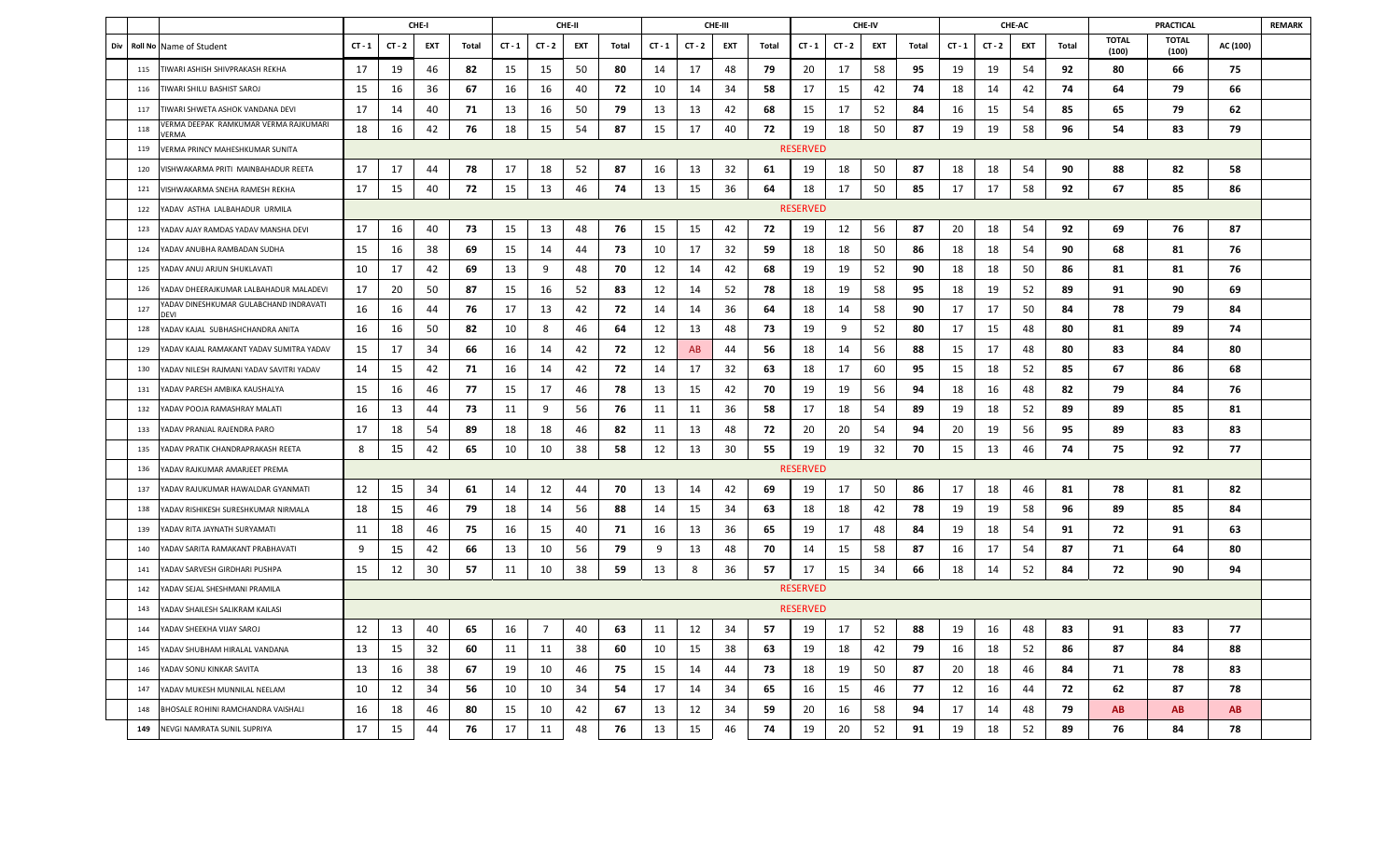### **RAMNIRANJAN JHUNJHUNWALA COLLEGE, GHATKOPAR, MUM - 86 (AUTONOMOUS) TYBSc SEM - VI REGULAR EXAMINATION APRIL 2022**

**BOTANY**

|     | Roll |                                                  |          |          | <b>BOT-I</b> |       |          |          | <b>BOT-II</b> |           |          |          | <b>BOT-III</b> |                   |          |          | <b>BOT-IV</b> |         |          |          | <b>BOT-AC</b> |                 |                       | <b>PRACTICAL</b>      |             |                |
|-----|------|--------------------------------------------------|----------|----------|--------------|-------|----------|----------|---------------|-----------|----------|----------|----------------|-------------------|----------|----------|---------------|---------|----------|----------|---------------|-----------------|-----------------------|-----------------------|-------------|----------------|
| Div | No   | <b>Name of Student</b>                           | $CT - 1$ | $CT - 2$ | EXT          | Total | $CT - 1$ | $CT - 2$ | EXT           | Total     | $CT - 1$ | $CT - 2$ | EXT            | Total             | $CT - 1$ | $CT - 2$ | EXT           | Total   | $CT - 1$ | $CT - 2$ | EXT           | Total           | <b>TOTAL</b><br>(100) | <b>TOTAL</b><br>(100) | AC<br>(100) | <b>REMARKS</b> |
|     | 501  | AMIN VAISHNAVI SHAILESH MEGHA                    | 19       | 19       | 58           | 96    | 20       | 20       | 52            | 92        | 17       | 14       | 34             | 65                | 17       | 15       | 52            | 84      | 14       | 16       | 44            | 74              | 65                    | 67                    | 68          |                |
|     | 502  | ANSARI FARNAAZ SHOEB AHMED SHABNAM               |          |          |              |       |          |          |               |           |          |          |                | <b>RESERVED</b>   |          |          |               |         |          |          |               |                 |                       |                       |             |                |
|     | 503  | ANSARI SAMIRA ABDUL MOMIN BILKIS                 | 19       | 20       | 60           | 99    | 19       | 19       | 56            | 94        | 17       | 15       | 54             | 86                | 17       | 18       | 56            | 91      | 14       | 13       | 52            | 79              | 86                    | 93                    | 78          |                |
|     | 504  | ANSARI SUFIYA ZAKIR ALI SHEHNAZ                  |          |          |              |       |          |          |               |           |          |          |                | <b>RESERVED</b>   |          |          |               |         |          |          |               |                 |                       |                       |             |                |
|     | 505  | AYESHA KHAN AZIZ RASHIDA                         | 19       | 17       | 58           | 94    | 19       | 20       | 50            | 89        | 16       | 16       | 36             | 68                | 13       | 18       | 46            | 77      | 17       | 16       | 52            | 85              | <b>AB</b>             | AB                    | AB          |                |
|     | 506  | CHAUHAN ASHISH RAMRAJ KAUSHALYA                  | 19       | 18       | 56           | 93    | 17       | 19       | 52            | 88        | 17       | 16       | 48             | 81                | 20       | 20       | 48            | 88      | 13       | 18       | 52            | 83              | 81                    | 83                    | 84          |                |
|     | 507  | CHAURASIYA TWINKLE UDAYCHAND NEERA               | 18       | 7        | 38           | 63    | 13       | 16       | 32            | 61        | 15       | 10       | 44             | 69                | 16       | 16       | 28            | 60      | 10       | 11       | 34            | 55              | 57                    | 59                    | 70          |                |
|     | 508  | CHOUDHARY AFREENBANU NIZAMMUDIN SHAHIDA          | 19       | 18       | 60           | 97    | 19       | 20       | 58            | 97        | 18       | 19       | 56             | 93                | 18       | 20       | 56            | 94      | 15       | 14       | 48            | 77              | 97                    | 87                    | 94          |                |
|     | 509  | GOUD PRIYANKA DURGACHARAN REENA                  | 18       | 19       | 56           | 93    | 17       | 18       | 52            | 87        | 16       | 15       | 42             | 73                | 18       | 18       | 52            | 88      | 16       | 16       | 48            | 80              | 73                    | 69                    | 82          |                |
|     | 510  | GOUND JYOTI RAJESH GOMATI DEVI                   | 18       | 19       | 52           | 89    | 18       | 20       | 52            | 90        | 15       | 11       | 44             | 70                | 17       | 18       | 46            | 81      | 12       | 11       | 36            | 59              | 81                    | 67                    | 80          |                |
|     | 511  | DRISI TARANNUM NISHA MOHD HASAN MOMINA KHATOON   | 16       | 8        | 32           | 56    | 14       | 15       | 26            | 55        | 13       | 6        | 38             | 57                | 17       | 18       | 36            | 71      | 11       | 12       | 24            | 47              | 47                    | 56                    | 64          |                |
|     | 512  | KATE SEJAL YOGESH EKTA                           | 18       | 12       | 40           | 70    | 15       | 14       | 36            | 65        | 14       | 15       | 40             | 69                | 16       | 20       | 48            | 84      | 13       | 13       | 40            | 66              | 76                    | 71                    | 62          |                |
|     | 513  | KHAN AFREEN ABDULKADIR SITARA BANO               | 17       | 19       | 48           | 84    | 15       | 15       | 48            | 78        | 16       | 13       | 38             | 67                | 18       | 18       | 44            | 80      | 12       | 14       | 46            | 72              | 74                    | 73                    | 72          |                |
|     | 514  | KHAN AFROZA ILYAS AHMED QAISAR JAHAN             | 15       | 11       | 42           | 68    | 16       | 14       | 36            | 66        | 14       | 6        | 36             | 56                | 15       | 18       | 38            | 71      | 11       | AB       | 32            | 43              | 69                    | 70                    | 66          |                |
|     | 515  | KHAN ARMAAN GULZAR HUSSAIN KHAN ANWARI BEGUM     |          |          |              |       |          |          |               |           |          |          |                | <b>RESERVED</b>   |          |          |               |         |          |          |               |                 |                       |                       |             |                |
|     | 516  | KHAN RAHIMUNNISA ABDUL JABBAR ZARINA             | 16       | 15       | 46           | 77    | 17       | 16       | 44            | 77        | 16       | 14       | 44             | 74                | 16       | 19       | 48            | 83      | 14       | 15       | 40            | 69              | <b>AB</b>             | <b>AB</b>             | <b>AB</b>   |                |
|     | 517  | KHAN SHABNAM KHATOON MOHD AKRAM SHAMSUNNISA      | 20       | 17       | 54           | 91    | 19       | 19       | 52            | 90        | 16       | 16       | 44             | 76                | 19       | 20       | 54            | 93      | 18       | 18       | 48            | 84              | 95                    | 85                    | 70          |                |
|     | 518  | KHAN SHABNAM NISAR AHMED SHAKIRA                 | 20       | 17       | 60           | 97    | 19       | 19       | 58            | 96        | 17       | 14       | 46             | 77                | 18       | 20       | 52            | 90      | 14       | 18       | 52            | 84              | 95                    | 86                    | 80          |                |
|     | 519  | KHAN UMME SABA ZAINULLAH KISMATUNNISA            | 16       | 15       | 46           | 77    | 17       | 17       | 42            | 76        | 14       | 15       | 48             | 77                | 17       | 19       | 48            | 84      | 13       | 17       | 40            | 70              | 79                    | 70                    | 68          |                |
|     | 520  | KONDEKAR SAYLEE KRISHNA VAISHALI                 | 17       | 17       | 54           | 88    | 16       | 19       | 52            | 87        | 14       | 10       | 40             | 64                | 15       | 19       | 50            | 84      | 13       | 16       | 42            | 71              | 75                    | 61                    | 68          |                |
|     | 521  | MANCHEKAR VINAYAK SURESH SUPRIYA                 | 19       | 19       | 54           | 92    | 17       | 16       | 52            | 85        | 18       | 13       | 34             | 65                | 19       | 19       | 50            | 88      | 15       | 15       | 54            | 84              | 79                    | 75                    | 66          |                |
|     | 522  | MAURYA POOJA RAMU KUSUM                          | 18       | AB       | AB           | 18    | 16       | AB       | AB            | <b>16</b> | 12       | AB       | AB             | $12 \overline{ }$ | 13       | AB       | 27            | 40      | 12       | AB       | 18            | 30 <sub>2</sub> | <b>AB</b>             | AB                    | AB          |                |
|     | 523  | MORE VIDYA KISHOR SOJAR                          | 19       | 19       | 56           | 94    | 15       | 17       | 52            | 84        | 16       | 10       | 38             | 64                | 14       | 17       | 42            | 73      | 14       | 12       | 40            | 66              | 60                    | 57                    | 64          |                |
|     | 524  | PATEL DIKSHA SHRI BUDDHURAM PATEL KALAWATI PATEL | 15       | 15       | 44           | 74    | 16       | 16       | 50            | 82        | 15       | 15       | 46             | 76                | 15       | 19       | 48            | 82      | 14       | 15       | 32            | 61              | 87                    | 62                    | 82          |                |
|     | 525  | RAI CHANDAN JITEN SAROJINI                       | 19       | 17       | 54           | 90    | 18       | 19       | 54            | 91        | 15       | 11       | 36             | 62                | 20       | 18       | 48            | 86<br>w | 14       | 16       | 44            | 74              | AB                    | <b>AB</b>             | AB.         |                |
|     | 526  | RATHOD PRERNA ASHOK SINDHU                       | 15       | 14       | 46           | 75    | 16       | 17       | 50            | 83        | 19       | 17       | 54             | 90                | 17       | 20       | 54            | 91      | 16       | 15       | 48            | 79              | 70                    | 73                    | 76          |                |
|     | 527  | REHMANI AFSANA HAQIQULLAH ZAIBUNNISA             | 20       | 20       | 56           | 96    | 17       | 18       | 46            | 81        | 17       | 9        | 44             | 70                | 18       | 19       | 56            | 93      | 15       | 15       | 32            | 62              | 89                    | 63                    | 82          |                |
|     | 528  | SATHE SAKSHI ANIL URMILA                         | 10       | 12       | 34           | 56    | 10       | 9        | 21            | 40        | 12       | 12       | 28             | 52                | 11       | 12       | 46            | 69      | 11       | 14       | 36            | 61              | <b>AB</b>             | AB                    | <b>AB</b>   |                |
|     | 529  | SHAIKH ARSHIYA JAMIL AHMED RUBINA SHAIKH         | 18       | 16       | 54           | 88    | 18       | 17       | 54            | 89        | 18       | 15       | 44             | 77                | 18       | 19       | 54            | 91      | 13       | 16       | 48            | 77              | 93                    | 81                    | 74          |                |
|     | 530  | SHAIKH AFRIN ANWAR SHAMSUNNISSA                  |          |          |              |       |          |          |               |           |          |          |                | <b>RESERVED</b>   |          |          |               |         |          |          |               |                 |                       |                       |             |                |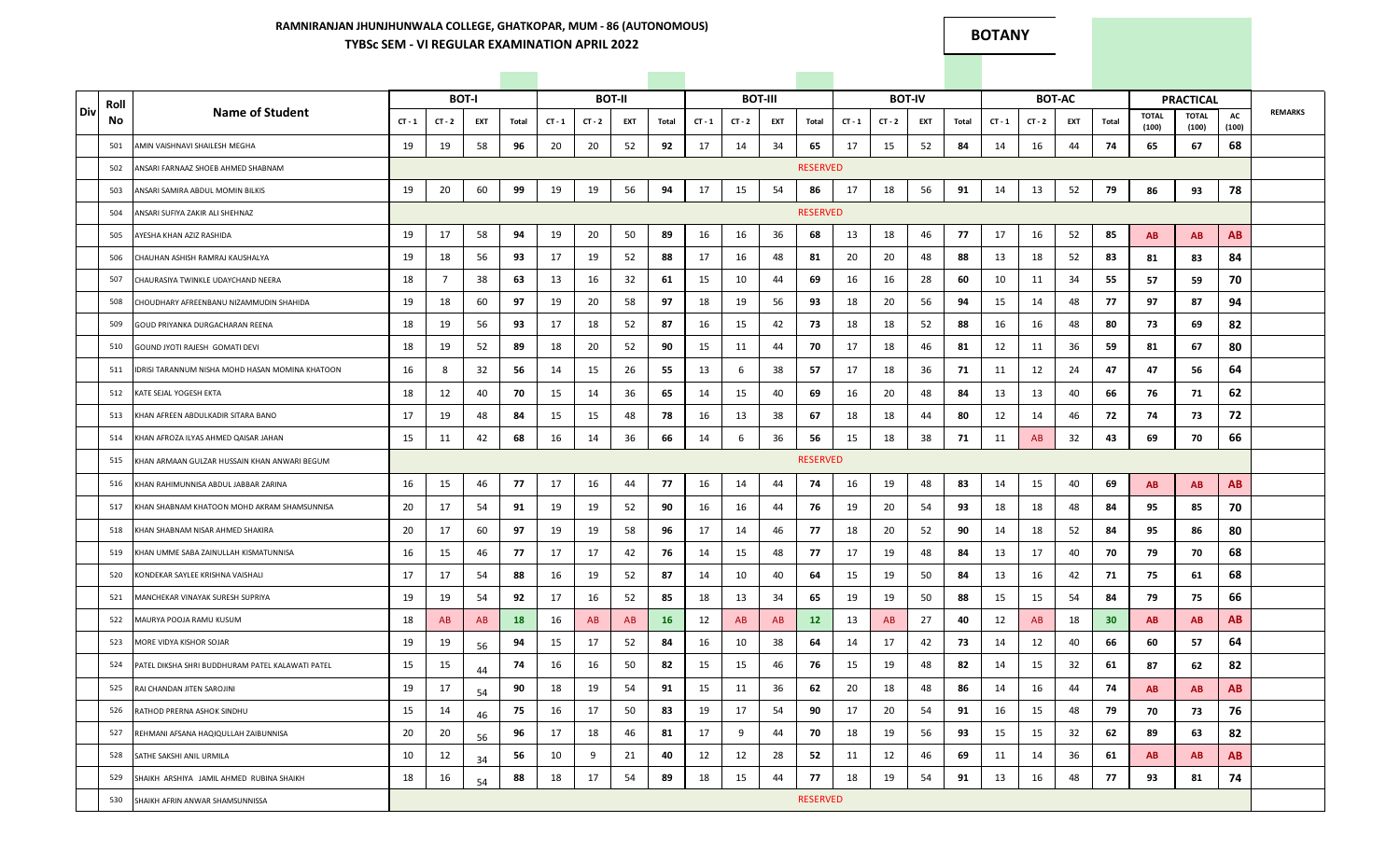|            | Roll |                           |          |          | <b>BOT-I</b> |      |        |          | <b>BOT-II</b> |      |      |          | <b>BOT-III</b> |                |                |        | <b>BOT-IV</b> |          |     |          | <b>BOT-AC</b> |       |                       | <b>PRACTICAL</b>      |                       |                |
|------------|------|---------------------------|----------|----------|--------------|------|--------|----------|---------------|------|------|----------|----------------|----------------|----------------|--------|---------------|----------|-----|----------|---------------|-------|-----------------------|-----------------------|-----------------------|----------------|
| <b>Div</b> | No   | <b>Name of Student</b>    | $CT - 1$ | $CT - 7$ | <b>FXT</b>   | $-1$ | $\sim$ | $CT - 2$ | EXT           | Tota | CT - | $CT - 3$ | <b>EXT</b>     | Total          | $CT -$         |        | <b>EXT</b>    | Tota     | CT- | $CT - 2$ | <b>EXT</b>    | Total | <b>TOTAL</b><br>(100) | <b>TOTAL</b><br>(100) | $\mathbf{r}$<br>(100) | <b>REMARKS</b> |
|            | 531  | SHAIKH MUSKA MUQEEM SHAMA | 20       | 19       |              | -97  |        | 19       | 58<br>ںر      |      | 19   |          |                | $\sim$<br>- 24 | 1 <sup>Q</sup> | $\sim$ |               | $\Omega$ |     | <b>.</b> |               | n,    |                       | $\Omega$              | 80                    |                |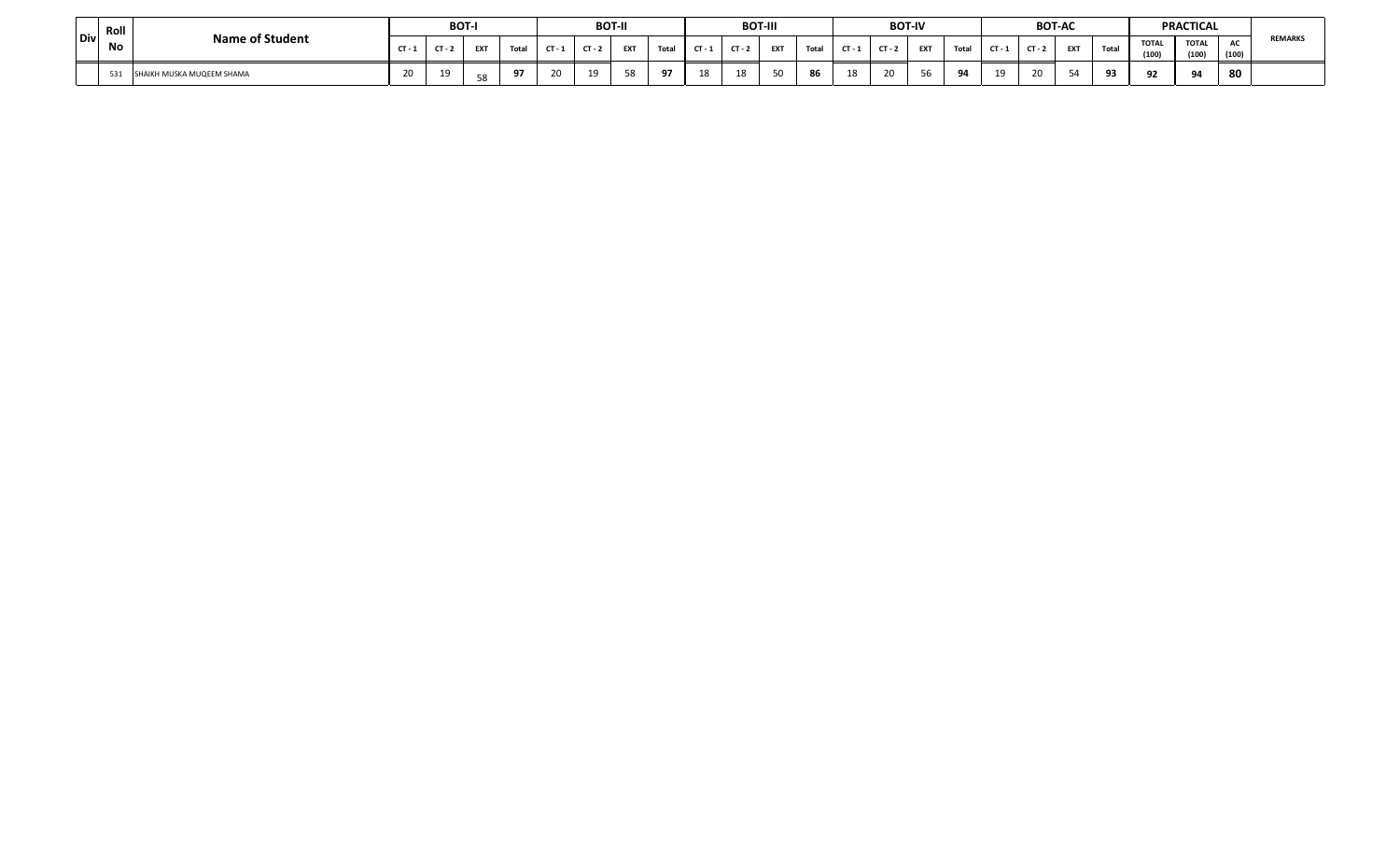|       | Roll |                                                |                 |          | <b>BOT-I</b> |           |          |          | <b>BOT-II</b> |           |          |                | <b>BOT-III</b> |                 |          | <b>BOT-IV</b> |                 |           |          | <b>BOT-AC</b> |            |       |                       | <b>PRACTICAL</b>      |             |                |
|-------|------|------------------------------------------------|-----------------|----------|--------------|-----------|----------|----------|---------------|-----------|----------|----------------|----------------|-----------------|----------|---------------|-----------------|-----------|----------|---------------|------------|-------|-----------------------|-----------------------|-------------|----------------|
| l Div | No   | <b>Name of Student</b>                         | $CT - 1$        | $CT - 2$ | EXT          | Total     | $CT - 1$ | $CT - 2$ | <b>EXT</b>    | Total     | $CT - 1$ | $CT - 2$       | EXT            | Total           | $CT - 1$ | $CT - 2$      | <b>EXT</b>      | Total     | $CT - 1$ | $CT - 2$      | <b>EXT</b> | Total | <b>TOTAL</b><br>(100) | <b>TOTAL</b><br>(100) | AC<br>(100) | <b>REMARKS</b> |
|       | 532  | SHAIKH RUKHSANA KHATOON MOHAMMED ASHRAF UMMAT  | 18              | 16       | 46           | 80        | 17       | 15       | 44            | 76        | 12       | 13             | 42             | 67              | 12       | 12            | 46              | 70        | 11       | 16            | 30         | 57    | 83                    | 73                    | 72          |                |
|       | 533  | SIDDIQUI GULAM YAZDANI IZHAR AHMED NAZMA SUGRA | 19              | 18       | 56           | 93        | 17       | 17       | 56            | 90        | 18       | 15             | 46             | 79              | 20       | 18            | 48              | 86        | 14       | 16            | 54         | 84    | 71                    | 58                    | 80          |                |
|       | 534  | SIDDIQUI SADIYASOGRA IJAHARAHMED NAJMA         | 20              | 18       | 58           | 96        | 16       | 16       | 56            | 88        | 16       | 14             | 40             | 70              | 18       | 19            | 48              | 85        | 16       | 16            | 54         | 86    | 81                    | 80                    | 76          |                |
|       | 535  | SINGH SALONI SANDEEP SINGH ANITA SINGH         | 17              | 16       | 42           | 75        | 16       | 17       | 44            | 77        | 13       | 11             | 50             | 74              | 14       | 18            | 42              | 74        | 14       | 15            | 44         | 73    | 64                    | 67                    | 70          |                |
|       | 536  | SINGH MADHULIKA MANIKRAJ PREMA                 | 18              | 17       | 42           | 77        | 16       | 16       | 52            | 84        | 14       | 11             | 44             | 69              | 16       | 16            | 48              | 80        | 14       | 16            | 32         | 62    | 51                    | 42                    | 70          |                |
|       | 537  | SINGH MAITREYEE UMESH RITA                     | 17              | 14       | 38           | 69        | 16       | 15       | 40            | 71        | 14       | 13             | 48             | 75              | 14       | 17            | 36              | 67        | 13       | 16            | 44         | 73    | 75                    | 66                    | 80          |                |
|       | 538  | SINGH PRIYANKA ARJUN DEVMUNEE DEVI             | 16              | 11       | 40           | 67        | 16       | 11       | 32            | 59        | 13       | $\overline{7}$ | 42             | 62              | 15       | 17            | 44              | 76        | 14       | 10            | 46         | 70    | 77                    | 70                    | 70          |                |
|       | 539  | SINGH PRIYANKA SURENDRAPRATAP ANJANA           | 15              | 13       | 52           | 80        | 17       | 16       | 46            | 79        | 11       | 13             | 28             | 52              | 8        | 14            | 48              | 70        | AB       | 14            | 30         | 44    | 66                    | 62                    | 68          |                |
|       | 540  | SINGH SEJAL NILESH SINGH KUMKUM SINGH          |                 |          |              |           |          |          |               |           |          |                |                | <b>RESERVED</b> |          |               |                 |           |          |               |            |       |                       |                       |             |                |
|       | 541  | SINGH SHRADHA SANJAY PUNAM                     | 12              | 9        | 26           | 47        | 17       | 14       | 52            | 83        | 17       | 11             | 40             | 68              | 11       | 16            | 52              | 79        | 10       | 14            | 40         | 64    | 75                    | 77                    | 66          |                |
|       | 542  | TIWARI SANJANA SURATNARAYAN PRAMILA            |                 |          |              |           |          |          |               |           |          |                |                | <b>RESERVED</b> |          |               |                 |           |          |               |            |       |                       |                       |             |                |
|       | 543  | UPADHYAY SUKRITI RAJENDRA RAGINI               |                 |          |              |           |          |          |               |           |          |                |                | <b>RESERVED</b> |          |               |                 |           |          |               |            |       |                       |                       |             |                |
|       | 544  | VISHWAKARMA RUBI DEVI SAHEBLAL NISHA DEVI      |                 |          |              |           |          |          |               |           |          |                |                |                 |          |               | <b>RESERVED</b> |           |          |               |            |       |                       |                       |             |                |
|       | 545  | VISHWAKARMA SHEELA AKHILESH SUBHAVATI          | 18              | 19       | 50           | 87        | 16       | 17       | 50            | 83        | 15       | 12             | 48             | 75              | 17       | 19            | 46              | 82        | 10       | 13            | 32         | 55    | 67                    | 69                    | 66          |                |
|       | 546  | ADAV AKANKSHA VIJAYBAHADUR SUMITRA DEVI        | 17              | 15       | 48           | 80        | 17       | 16       | 48            | 81        | 16       | 13             | 44             | 73              | 16       | 19            | 46              | 81        | 14       | 15            | 36         | 65    | 82                    | 62                    | 78          |                |
|       | 547  | ADAV BABITA BABURAM SHYAMA DEVI                | 19              | 11       | 60           | 90        | 14       | 19       | 46            | 79        | 15       | 13             | 50             | 78              | 12       | 20            | 42              | 74        | 13       | 12            | 44         | 69    | 69                    | 62                    | 62          |                |
|       | 548  | YADAV NEHA RAJBAHADUR KAMLA                    |                 |          |              |           |          |          |               |           |          |                |                | <b>RESERVED</b> |          |               |                 |           |          |               |            |       |                       |                       |             |                |
|       | 549  | SINGH SHUBHAM BHAGWAN SAROJ                    | 17              | 16       | 56           | 89        | 19       | 19       | 48            | 86        | 18       | 14             | 42             | 74              | 20       | 18            | 48              | 86        | 14       | 16            | 50         | 80    | 66                    | 72                    | 74          |                |
|       | 550  | GUPTA JYOTI KAMLESH RAJKUMARI                  | 18              | 15       | 46           | 79        | 17       | 16       | 52            | 85        | 16       | 10             | 48             | 74              | 18       | 16            | 48              | 82        | 10       | 17            | 44         | 71    | 57                    | 64                    | 70          |                |
|       | 551  | SINGH SATYAM SHYAM NISHA                       | <b>RESERVED</b> |          |              |           |          |          |               |           |          |                |                |                 |          |               |                 |           |          |               |            |       |                       |                       |             |                |
|       | 552  | <b>KHAN BALIGA RAEES</b>                       | 15              | AB       | AB           | <b>15</b> | 16       | AB       | AB            | <b>16</b> | 13       | AB             | AB             | 13              | 11       | AB            | AB              | <b>11</b> | 10       | AB            | AB         | 10    | <b>AB</b>             | <b>AB</b>             | AB          |                |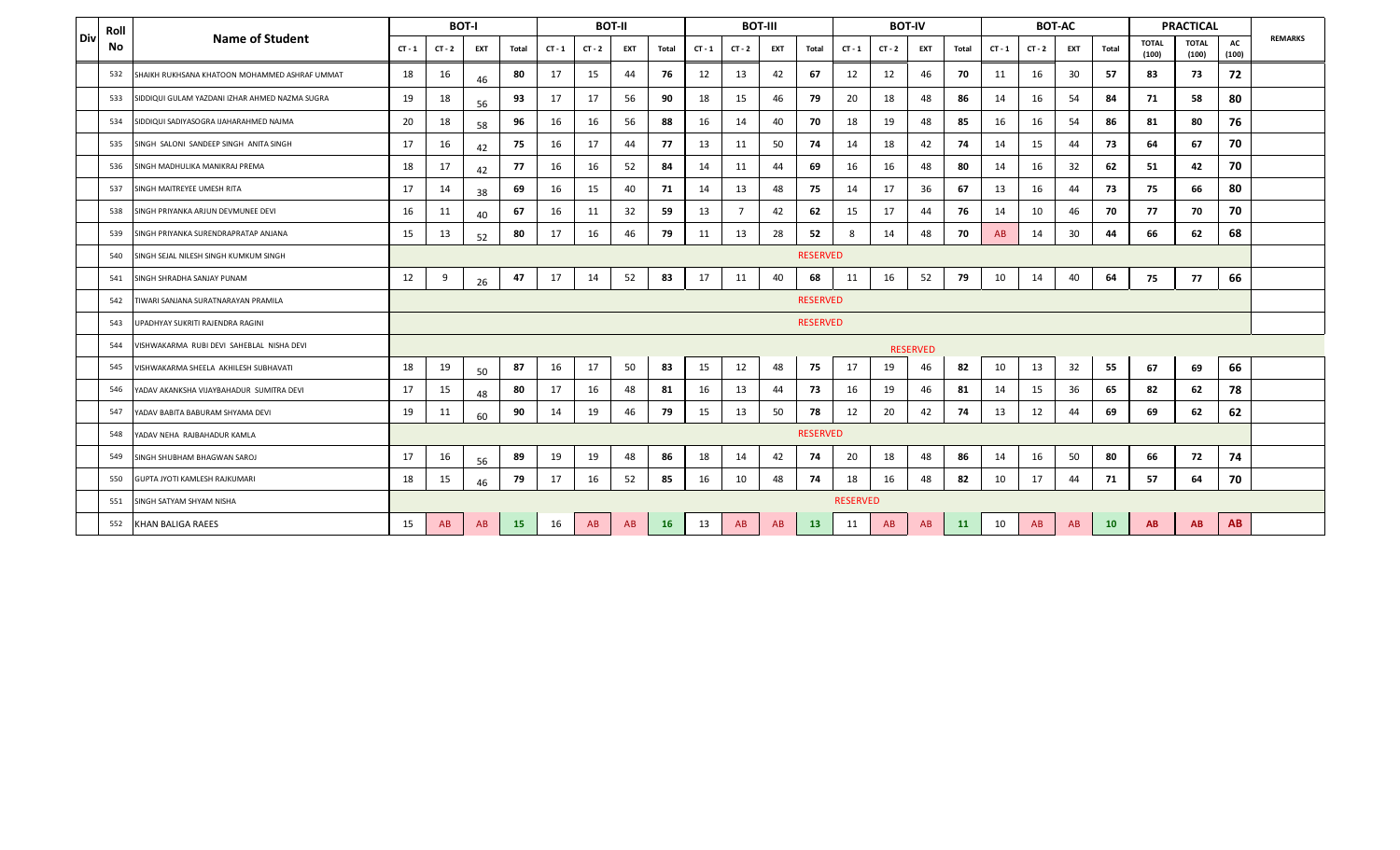## **RAMNIRANJAN JHUNJHUNWALA COLLEGE, GHATKOPAR, MUM - 86 (AUTONOMOUS) TYBSc SEM - VI REGULAR EXAMINATION APRIL 2022 PHYSICS**

| <b>Div Roll No</b> | <b>Name of Student</b>                                                                      |                | PHY-1    |     |       |          |          | PHY - II |              |          |          | PHY - III |       |                       |          | PHY - IV |       |          | PHY - AC |     |        |              | PRACTICAL    |              |             | <b>REMARK</b> |
|--------------------|---------------------------------------------------------------------------------------------|----------------|----------|-----|-------|----------|----------|----------|--------------|----------|----------|-----------|-------|-----------------------|----------|----------|-------|----------|----------|-----|--------|--------------|--------------|--------------|-------------|---------------|
|                    |                                                                                             | $CT - 1$       | $CT - 2$ | EXT | Total | $CT - 1$ | $CT - 2$ | EXT      | <b>TOTAL</b> | $CT - 1$ | $CT - 2$ | EXT       | Total | $CT - 1$              | $CT - 2$ | EXT      | Total | $CT - 1$ | $CT - 2$ | EXT | Total  | P 05<br>(80) | P 06<br>(80) | P 07<br>(40) | AC<br>(100) |               |
|                    | ANJALI MOHANLAL SUMAN<br>201                                                                | 10             | 14       | 32  | 56    | 19       | 13       | 56       | 88           | 18       | 14       | 48        | 80    | 15                    | 11       | 42       | 68    | 16       | 16       | 48  | 80     | 78           | 78           | 35           | 95          |               |
|                    | SHAIKH SHAMS TABREZ MAROOF SHAIKH FIROZI BANO<br>202                                        | 11             | 12       | 42  | 65    | 19       | 14       | 36       | 69           | 13       | 14       | 48        | 75    | 15                    | 14       | 36       | 65    | 15       | 17       | 42  | 74     | 67           | 67           | 29           | 80          |               |
|                    | SUMIT AVADHESH SUBHADRA<br>203                                                              | 10             | 15       | 50  | 75    | 18       | 14       | 54       | 86           | 15       | 18       | 52        | 85    | 15                    | 14       | 54       | 83    | 16       | 15       | 46  | 77     | 70           | 68           | 33           | 91          |               |
|                    | ANSARI MOHD ADNAN SANAULLAH ANSARI ZIKRA<br>KHATOON<br>204                                  | 13             | 16       | 42  | 71    | 18       | 11       | 58       | 87           | 14       | 12       | 52        | 78    | 16                    | 15       | 56       | 87    | 16       | 16       | 52  | 84     | 75           | 73           | 32           | 73          |               |
|                    | AZMI SHUMYLA TAMKIN MOHAMMED ZIA MAHJABEEN                                                  | 11             | 16       | 46  | 73    | 19       | 15       | 50       | 84           | 17       | 17       | 52        | 86    | 15                    | 16       | 56       | 87    | 16       | 18       | 52  | 86     | 71           | 65           | 32           | 92          |               |
|                    | 205<br>GAUD AKASH RAMAVADH SUNITA                                                           | -8             | 13       | 50  | 71    | 18       | 14       | 44       | 76           | 11       | 16       | 50        | 77    | 14                    | 14       | 48       | 76    | 15       | 16       | 52  | 83     | 51           | 57           | 27           | 75          |               |
|                    | 206<br>GIRI SAURABH DARVESH GYANTI<br>207                                                   | 15             | 16       | 50  | 81    | 19       | 15       | 52       | 86           | 13       | 16       | 56        | 85    | 16                    | 17       | 54       | 87    | 16       | 17       | 50  | 83     | 57           | 47           | 25           | 67          |               |
|                    | <b>GUPTA SUNNY SANTOSH SUNITA</b>                                                           | 8              | 13       | 44  | 65    | 17       | 14       | 48       | 79           | 11       | 17       | 54        | 82    | 15                    | 14       | 44       | 73    | 16       | 18       | 48  | 82     | 50           | 50           | 27           | 86          |               |
|                    | 208<br>JAISWAL KAUSHAL SHUBHASH ANNU                                                        | 19             | 14       | 52  | 85    | 17       | 12       | 52       | 81           | 17       | 18       | 54        | 89    | 17                    | 17       | 50       | 84    | 17       | 16       | 46  | 79     | 60           | 47           | 22           | 71          |               |
|                    | 209<br>(HAN ANUFA IBRAHIM RUBEENA<br>210                                                    |                |          |     |       |          |          |          |              |          |          |           |       | <b>RESERVED</b>       |          |          |       |          |          |     |        |              |              |              |             |               |
|                    |                                                                                             | 9              | 9        | 44  | 62    | 15       | 12       | 42       | 69           | 11       | 18       | 48        | 77    | 16                    | 16       | 52       | 84    | 14       | 16       | 44  | 74     | 49           | 60           | 22           | 83          |               |
|                    | KHAN SABIYA KHATOON SAJAUDDIN SAJIDA KHATOON<br>211                                         |                | 10       | 48  | 69    | 19       | 10       | 46       | 75           | 17       | 15       | 42        | 74    | 17                    | 14       | 40       | 71    | 14       | 16       | 48  | 78     | 43           | 32           | 18           | 62          |               |
|                    | KUMAVAT JITU SHAMBHUDAYAL SHUSHILA<br>212                                                   | 11             | 18       | 38  | 67    | 19       | 15       | 54       | 88           | 16       | 18       | 56        | 90    | 19                    | 17       | 54       | 90    | 15       | 19       | 54  | 88     | 69           | 67           | 39           | 89          |               |
|                    | MAURYA AKASH UMESH CHANDRA KUSUM<br>213                                                     | 11             | 14       | 50  | 77    | 18       | 15       | 48       | 81           | 17       | 17       | 56        | 90    | 15                    | 15       | 48       | 78    | 15       | 18       | 46  | 79     | 71           | 58           | 38           | 89          |               |
| 214                | MISHRA ABHISHEK MUKESH SANGITA<br>MOHAMMAD AKHTAR RAZQ RAJA HUSAIN ZARINA                   | 13             |          |     |       |          |          |          |              |          |          |           |       |                       |          |          |       |          |          |     |        |              |              |              |             |               |
|                    | 215                                                                                         |                | 11       | 46  | 64    | 15       | 9        | 46       | 70           | 12       | 18       | 52        | 82    | <b>RESERVED</b><br>14 | 11       | 52       | -77   | 16       | 14       | 52  | 82     | 50           | 49           | 24           | 40          |               |
|                    | NERLEKAR AKSHAY SHANKAR SUMITRA<br>216                                                      | $\overline{7}$ |          |     |       |          |          |          |              |          |          |           |       |                       |          |          |       |          |          |     |        |              |              |              |             |               |
|                    | AL VIVEK RADHESHYAM GUDIYA<br>217                                                           |                |          | 50  | 85    | 19       |          | 52       | 86           | 17       | 17       | 54        | 88    | <b>RESERVED</b>       | 18       | 58       | 94    |          |          | 52  | 87     | 74           | 48           | 30           | 73          |               |
|                    | PANDEY GANESH NANDLAL SAROJA<br>218                                                         | 17             | 18       |     |       |          | 15       |          |              |          |          |           |       | 18                    |          |          |       | 16       | 19       |     |        |              |              |              | 95          |               |
|                    | ANDEY YASH AJAY MRINALINI<br>219                                                            | 12             | 15       | 40  | 67    | 19       | 14       | 46       | 79           | 14       | 18       | 54        | 86    | 18                    | 14       | 58       | 90    | 16       | 18       | 54  | 88     | 59           | 66           | 33           |             |               |
|                    | POOJARI LAKSHITA SANTOSH GEETA<br>220                                                       | 14             | 13       | 48  | 75    | 18       | 13       | 44       | 75           | 11       | 19       | 56        | 86    | 14                    | 16       | 54       | 84    | 16       | 18       | 54  | 88     | 58           | 49           | 32           | 84          |               |
|                    | PUROHIT KAUSHAL GOPILAL REKHA<br>221                                                        |                |          |     |       |          |          |          |              |          |          |           |       | <b>RESERVED</b>       |          |          |       |          |          |     |        |              |              |              |             |               |
|                    | RAI RISHABH AJIT RAI SUNANDA RAI<br>222                                                     | 12             | 13       | 36  | 61    | 19       | 13       | 46       | 78           | 14       | 18       | 54        | 86    | -17                   | 16       | 50       | 83    | 16       | 16       | 52  | 84     | 58           | 55           | 33           | 85          |               |
|                    | RAWAT AJAY SINGH BIRENDRA SINGH SARASWATI DEVI<br>223                                       | 11             | 17       | 38  | 66    | 16       | 15       | 46       | 77           | 14       | 19       | 54        | 87    | 14                    | 17       | 50       | 81    | 15       | 18       | 52  | 85     | 77           | 67           | 28           | 89          |               |
|                    | SAROJ RANJIT AMARNATH SARIJ SAROJDEVI SAROJ<br>224                                          | 16             | 16       | 42  | 74    | 19       | 15       | 48       | 82           | 15       | 18       | 54        | 87    | 18                    | 15       | 54       | 87    | 16       | 19       | 54  | 89     | 73           | 45           | 28           | 79          |               |
|                    | SAROJ SAURABH RAMASHRAY LAXMI DEVI<br>225                                                   |                |          |     |       |          |          |          |              |          |          |           |       | <b>RESERVED</b>       |          |          |       |          |          |     |        |              |              |              |             |               |
|                    | SHAIKH NIKHAT MOHD SALIM NASRIN FATIMA<br>226                                               |                |          |     |       |          |          |          |              |          |          |           |       | <b>RESERVED</b>       |          |          |       |          |          |     |        |              |              |              |             |               |
|                    | SHARMA ASHISHKUMAR VIRENDRAKUMAR MUNNI DEVI<br>227<br>SIDDIQUI MOHAMMED HUZAIFA NAZIR AHMED |                |          |     |       |          |          |          |              |          |          |           |       | <b>RESERVED</b>       |          |          |       |          |          |     |        |              |              |              |             |               |
|                    | 229 QADRUNNISA                                                                              | <b>11</b>      | 15       | 50  | 76    | 19       | 15       | 50       | 84           | 13       | 18       | 56        | 87    | 16                    | 18       | 58       | 92    | 15       | 19       | 56  | $90\,$ | 69           | 62           | 24           | 97          |               |
|                    | 230 SINGH RABINDRA PRATAP RANBAHADUR SUCHITA                                                | 17             | 18       | 50  | 85    | 17       | 15       | 54       | 86           | 17       | 18       | 60        | 95    | 18                    | 18       | 56       | 92    | 15       | 17       | 50  | 82     | 53           | 52           | 27           | 72          |               |
|                    | SINGH SANDIP KRISHANKUMAR LAKSHMI<br>231                                                    | 12             | 12       | 38  | 62    | 17       | 14       | 52       | 83           | 13       | 18       | 54        | 85    | 11                    | 15       | 52       | 78    | 15       | 14       | 54  | 83     | 76           | 72           | 28           | 92          |               |
|                    | SINGH SURYA SHIVRAM SURAJ<br>232                                                            |                |          |     |       |          |          |          |              |          |          |           |       | <b>RESERVED</b>       |          |          |       |          |          |     |        |              |              |              |             |               |
|                    | SINGH VIKRAM ARVIND GITA<br>233                                                             | 15             | 16       | 40  | 71    | 19       | 15       | 54       | 88           | 13       | 17       | 54        | 84    | 18                    | 17       | 48       | 83    | 15       | 19       | 50  | 84     | 63           | 58           | 34           | 68          |               |
|                    | SIRVI RINKU DEVRAM SANTOSH<br>234                                                           | 14             | 13       | 44  | 71    | 18       | 13       | 44       | 75           | 12       | 18       | 52        | 82    | 16                    | 16       | 52       | 84    | 16       | 17       | 52  | 85     | 59           | 59           | 32           | 98          |               |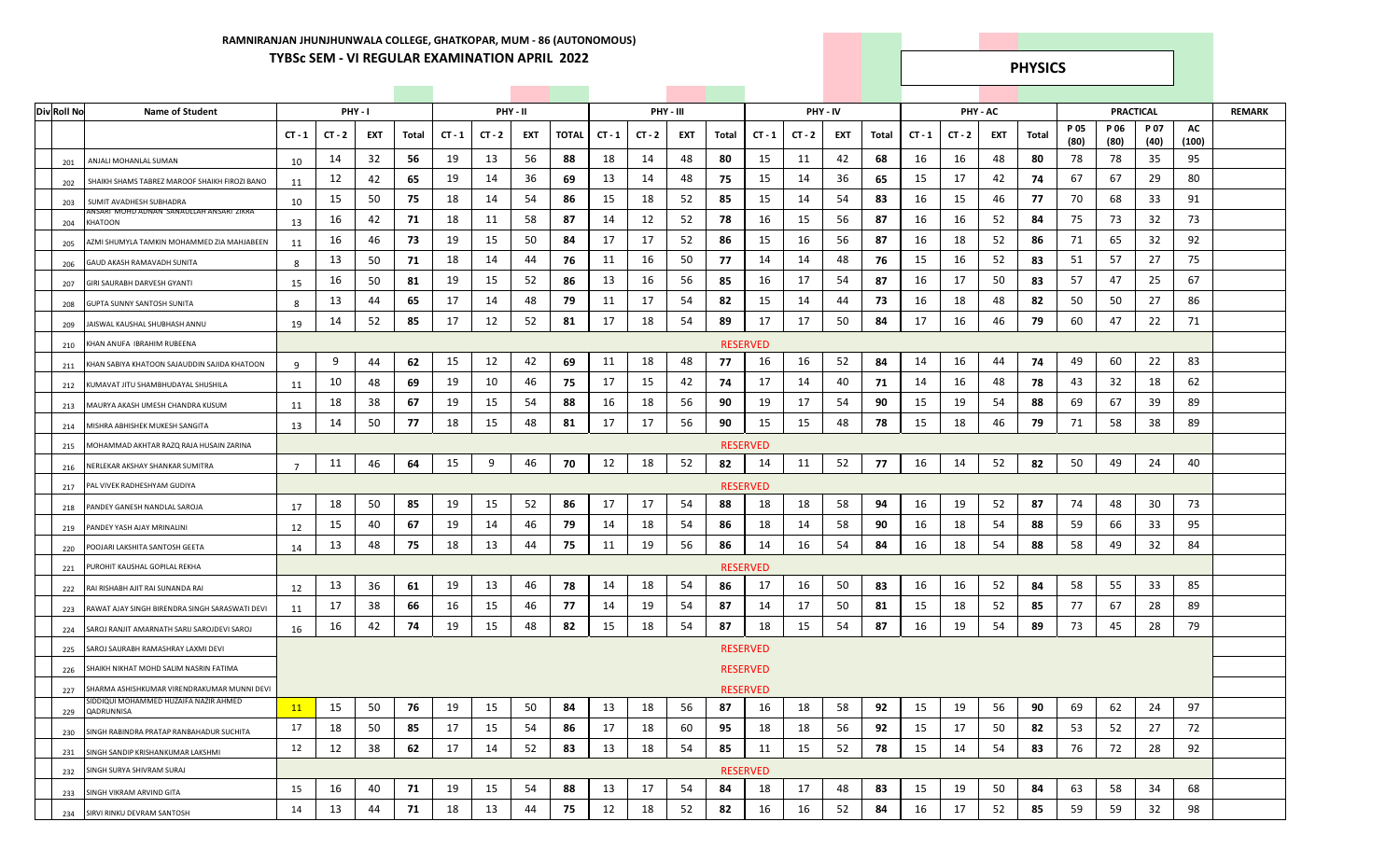| <b>Div Roll No</b> | <b>Name of Student</b>                                          |          |                                    | PHY-1      |       |          | PHY - II |            |              |          | PHY - III |            |       |                 | PHY - IV |            |       |          | PHY - AC |            |       |              | <b>PRACTICAL</b> |              |             | <b>REMARK</b> |
|--------------------|-----------------------------------------------------------------|----------|------------------------------------|------------|-------|----------|----------|------------|--------------|----------|-----------|------------|-------|-----------------|----------|------------|-------|----------|----------|------------|-------|--------------|------------------|--------------|-------------|---------------|
|                    |                                                                 | $CT - 1$ | $CT - 2$                           | <b>EXT</b> | Total | $CT - 1$ | $CT - 2$ | <b>EXT</b> | <b>TOTAL</b> | $CT - 1$ | $CT - 2$  | <b>EXT</b> | Total | $CT - 1$        | $CT - 2$ | <b>EXT</b> | Total | $CT - 1$ | $CT - 2$ | <b>EXT</b> | Total | P 05<br>(80) | P 06<br>(80)     | P 07<br>(40) | AC<br>(100) |               |
| 235                | TIWARI AYUSH SARVODAY POONAM                                    | 15       | 13                                 | 48         | 76    | 19       | 15       | 52         | 86           | 16       | 18        | 54         | 88    | 18              | 18       | 58         | 94    | 16       | 19       | 54         | 89    | 67           | 74               | 38           | 97          |               |
| 236                | UPADHYAY SACHIT RAKESH SANGITA                                  | 19       | 18                                 | 52         | 89    | 19       | 12       | 50         | 81           | 18       | 18        | 58         | 94    | 18              | 18       | 56         | 92    | 16       | 18       | 52         | 86    | 77           | 77               | 39           | 96          |               |
| 237                | YADAV BABITA RAMASHANKAR S YADAV INDRAVATI<br>RAMASHANKAR YADAV | -9       | 9                                  | 30         | 48    | 18       | 11       | 46         | 75           | 13       | 16        | 24         | 53    | 12              | 14       | 18         | 44    | 16       | 15       | 34         | 65    | 63           | 58               | 30           | 96          |               |
| 238                | YADAV PRACHI BALRAM VANDANA                                     | 11       | 13                                 | 32         | 56    | 19       | 14       | 58         | 91           | 18       | 14        | 48         | 80    | 16              | 11       | 42         | 69    | 16       | 16       | 48         | 80    | 70           | -67              | 33           | 84          |               |
| 239                | YADAV SANDEEP BHARAT BADAMADEVI                                 | 13       | 13                                 | 44         | 70    | 17       | 14       | 44         | 75           | 14       | 17        | 50         | 81    | 16              | 17       | 52         | 85    | 15       | 15       | 50         | 80    | 65           | 72               | 34           | 94          |               |
| 240                | YADAV SHUBHAM DINESH PATTI                                      |          |                                    |            |       |          |          |            |              |          |           |            |       |                 |          |            |       |          |          |            |       |              |                  |              |             |               |
| 241                | YADAV PHULENDAR SATISHSINGHYADAV MANJU DEVI                     |          | <b>RESERVED</b><br><b>RESERVED</b> |            |       |          |          |            |              |          |           |            |       |                 |          |            |       |          |          |            |       |              |                  |              |             |               |
| 242                | <b>GUPTA ROHAN RAJU SUMAN</b>                                   |          |                                    |            |       |          |          |            |              |          |           |            |       | <b>RESERVED</b> |          |            |       |          |          |            |       |              |                  |              |             |               |
| 243                | SHAIKH SHAZIYA EJAZ AHMED TAHIRUNNISSA                          |          |                                    |            |       |          |          |            |              |          |           |            |       | <b>RESERVED</b> |          |            |       |          |          |            |       |              |                  |              |             |               |
| 244                | YADAV RITESH RAJNATH NIRKALA                                    | 15       | 18                                 | 38         | 71    | 19       | 15       | 52         | 86           | 18       | 18        | 50         | 86    | 18              | 18       | 48         | 84    | 15       | 19       | 54         | 88    | 62           | 67               | 35           | 84          |               |
| 245                | YADAV SARVESH SATYANARAYAN GEETA                                |          |                                    |            |       |          |          |            |              |          |           |            |       | <b>RESERVED</b> |          |            |       |          |          |            |       |              |                  |              |             |               |
| 246                | <b>GARG ATUL LALJI SEEMA</b>                                    |          |                                    |            |       |          |          |            |              |          |           |            |       | <b>RESERVED</b> |          |            |       |          |          |            |       |              |                  |              |             |               |
| 247                | YADAV ANKIT SAROJ GEETA                                         |          |                                    |            |       |          |          |            |              |          |           |            |       | <b>RESERVED</b> |          |            |       |          |          |            |       |              |                  |              |             |               |
| 248                | KAMBLE CHINMAY SURYAKANT REKHA                                  |          |                                    |            |       |          |          |            |              |          |           |            |       | <b>RESERVED</b> |          |            |       |          |          |            |       |              |                  |              |             |               |
|                    | 249 YADAV SHEETAL LALJI ANUPAMA                                 |          |                                    |            |       |          |          |            |              |          |           |            |       | <b>RESERVED</b> |          |            |       |          |          |            |       |              |                  |              |             |               |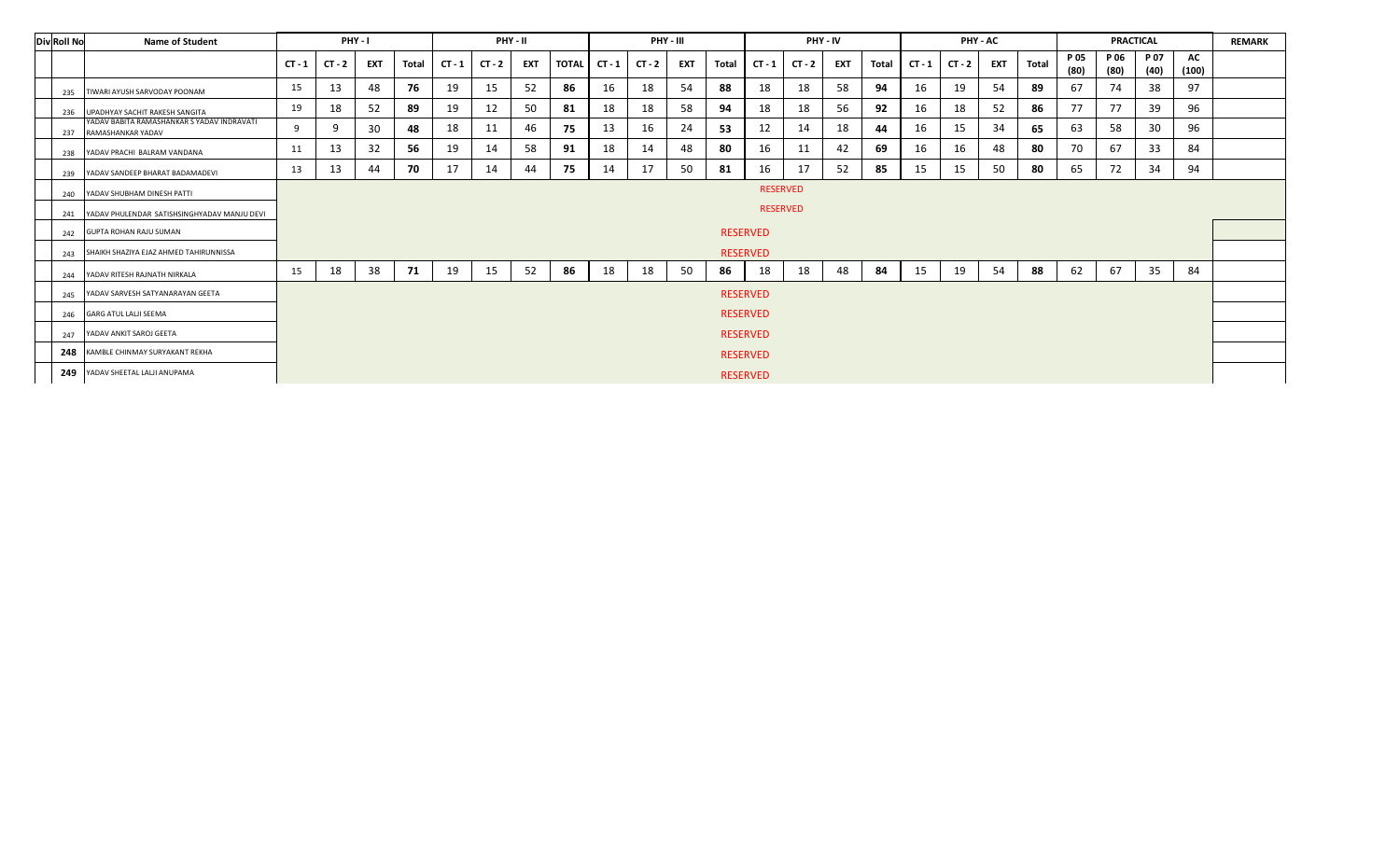### **TYBSc SEM - VI REGULAR EXAMINATION APRIL 2022**

### **ZOOLOGY**

|     |            |                                               |          | $200 - 1$ |            |       |    |                   | ZOO - II   |       |          |          | ZOO - III |       |                 | Z00 - IV |            |       |          | ZOO - AC |            |       |                       | <b>PRACTICAL</b>      |    |                 |
|-----|------------|-----------------------------------------------|----------|-----------|------------|-------|----|-------------------|------------|-------|----------|----------|-----------|-------|-----------------|----------|------------|-------|----------|----------|------------|-------|-----------------------|-----------------------|----|-----------------|
| Div | Roll<br>No | <b>Name of Student</b>                        | $CT - 1$ | $CT - 2$  | <b>EXT</b> | Total |    | $CT - 1$ $CT - 2$ | <b>EXT</b> | Total | $CT - 1$ | $CT - 2$ | EXT       | Total | $CT - 1$        | $CT - 2$ | <b>EXT</b> | Total | $CT - 1$ | $CT - 2$ | <b>EXT</b> | Total | <b>TOTAL</b><br>(100) | <b>TOTAL</b><br>(100) |    | AC (100) REMARK |
|     | 601        | DEVBANSI MUSKAN SUNIL CHINTA DEVI             | 14       | AB        | 42         | 56    | 17 | AB                | 52         | 69    | 15       | 12       | AB        | 27    | 15              | 9        | 52         | 76    | 15       | 12       | 44         | 71    | 25                    | 31                    | 42 |                 |
|     | 602        | JIYAFATIMA MOHAMMAD YAMIN MEHNAZBI            | 14       | 15        | 44         | 73    | 16 | 18                | 46         | 80    | 19       | 18       | 56        | 93    | 19              | 19       | 58         | 96    | 14       | 18       | 52         | 84    | 70                    | 71                    | 83 |                 |
|     | 603        | MAKSOOD ALI MAHMOOD ALI NOORJAHAN             | 15       | 16        | 50         | 81    | 19 | 16                | 46         | 81    | 17       | 16       | 58        | 91    | 20              | 18       | 54         | 92    | 9        | 19       | 56         | 84    | 73                    | 71                    | 78 |                 |
|     | 604        | SHWETA GANESHPRASHAD USHADEVI                 | 11       | 13        | 44         | 68    | 17 | 13                | 34         | 64    | 15       | 11       | 38        | 64    | 15              | 16       | 42         | 73    | 14       | 16       | 50         | 80    | 58                    | 77                    | 76 |                 |
|     | 605        | ANSARI FATIMA ASHRAF SALMA                    |          |           |            |       |    |                   |            |       |          |          |           |       | <b>RESERVED</b> |          |            |       |          |          |            |       |                       |                       |    |                 |
|     | 606        | ANSARI NIKHAT PARVEEN PARWEZ SHAMIMA          | 18       | 19        | 50         | 87    | 19 | 17                | 52         | 88    | 18       | 19       | 60        | 97    | 19              | 17       | 58         | 94    | 17       | 19       | 54         | 90    | 72                    | 86                    | 70 |                 |
|     | 607        | ANSARI SHOEB JEELANI AMREEHA                  | 19       | 15        | 40         | 74    | 18 | 16                | 38         | 72    | 18       | 12       | 48        | 78    | 12              | 16       | 38         | 66    | 15       | 11       | 50         | 76    | 26                    | 24                    | 40 |                 |
|     | 608        | BORE PRAVALIKA SAIRAM PUSHPALATHA             | 11       | 15        | 32         | 58    | 17 | 10                | 38         | 65    | 11       | 12       | 30        | 53    | 11              | 12       | 34         | 57    | 13       | 13       | 30         | 56    | 34                    | 40                    | 45 |                 |
|     | 609        | CHATURVEDI REETESH AKHILESH BINITA            | 18       | 16        | 48         | 82    | 20 | 17                | 52         | 89    | 16       | 19       | 58        | 93    | 20              | 17       | 58         | 95    | 17       | 19       | 58         | 94    | 66                    | 77                    | 67 |                 |
|     | 610        | CHAUDHARY BRIJESH KUMVATIAR JAGGILAL RAMAVATI | 18       | 17        | 48         | 83    | 18 | 18                | 56         | 92    | 19       | 19       | 60        | 98    | 20              | 18       | 56         | 94    | 19       | 19       | 54         | 92    | 86                    | 87                    | 81 |                 |
|     | 611        | CHAUHAN SHUBHAM SWAGATAM SHEELA               | 19       | 16        | 46         | 81    | 16 | 17                | 50         | 83    | 18       | 15       | 60        | 93    | 20              | 19       | 54         | 93    | 16       | 13       | 46         | 75    | 55                    | 75                    | 69 |                 |
|     | 612        | DALVI LAVESH RAJENDRA RAJESHREE               | 18       | 15        | 48         | 81    | 18 | 17                | 46         | 81    | 18       | 19       | 56        | 93    | 19              | 18       | 48         | 85    | 17       | 18       | 46         | 81    | 74                    | 68                    | 71 |                 |
|     | 613        | DARESH BABITA DHANRAJ REKHA                   |          |           |            |       |    |                   |            |       |          |          |           |       | <b>RESERVED</b> |          |            |       |          |          |            |       |                       |                       |    |                 |
|     | 614        | DEWASI BHAGAWATI DALARAM PARU                 | 16       | 16        | 44         | 76    | 15 | 16                | 46         | 77    | 16       | 15       | 42        | 73    | 16              | 17       | 36         | 69    | 11       | 14       | 44         | 69    | 73                    | 77                    | 74 |                 |
|     | 615        | <b>GANGNAIK OM DINESH MANSI</b>               | 17       | 18        | 44         | 79    | 16 | 17                | 40         | 73    | 18       | 18       | 60        | 96    | 20              | 17       | 52         | 89    | 16       | 14       | 38         | 68    | 62                    | 74                    | 61 |                 |
|     | 616        | GILL KARAN SINGH HARDEEP SINGH LALITA         | 17       | 15        | 46         | 78    | 19 | 17                | 44         | 80    | 18       | 17       | 56        | 91    | 19              | 19       | 60         | 98    | 18       | 16       | 52         | 86    | 50                    | 77                    | 64 |                 |
|     | 617        | GUPTA KOMAL RAJKUMAR ASHADEVI                 | 16       | 15        | 38         | 69    | 16 | 12                | 38         | 66    | 17       | 16       | 44        | 77    | 16              | 14       | 40         | 70    | 17       | 12       | 38         | 67    | 69                    | 76                    | 54 |                 |
|     | 618        | <b>GUPTA KUSUM SANTLAL INDRAVATI</b>          | 18       | 12        | 46         | 76    | 15 | 7                 | 34         | 56    | 13       | 10       | 40        | 63    | 16              | 8        | 32         | 56    | 5        | 11       | 30         | 46    | 59                    | 65                    | 75 |                 |
|     | 619        | GUPTA RAJ MEWALAL REETA                       | 14       | 13        | 44         | 71    | 16 | 15                | 40         | 71    | 17       | 17       | 56        | 90    | 18              | 15       | 46         | 79    | 15       | 13       | 36         | 64    | 26                    | 54                    | 52 |                 |
|     | 620        | <b>GUPTA RAKHI AJAY ANITA</b>                 | 15       | 12        | 40         | 67    | 13 | 13                | 50         | 76    | 16       | 13       | 46        | 75    | 16              | 17       | 56         | 89    | 11       | 16       | 48         | 75    | 65                    | 84                    | 66 |                 |
|     | 621        | <b>GUPTA SANJANA SANJAY USHA</b>              | 14       | 16        | 48         | 78    | 15 | 16                | 44         | 75    | 16       | 14       | 44        | 74    | 16              | 18       | 36         | 70    | 12       | 14       | 44         | 70    | 57                    | 72                    | 69 |                 |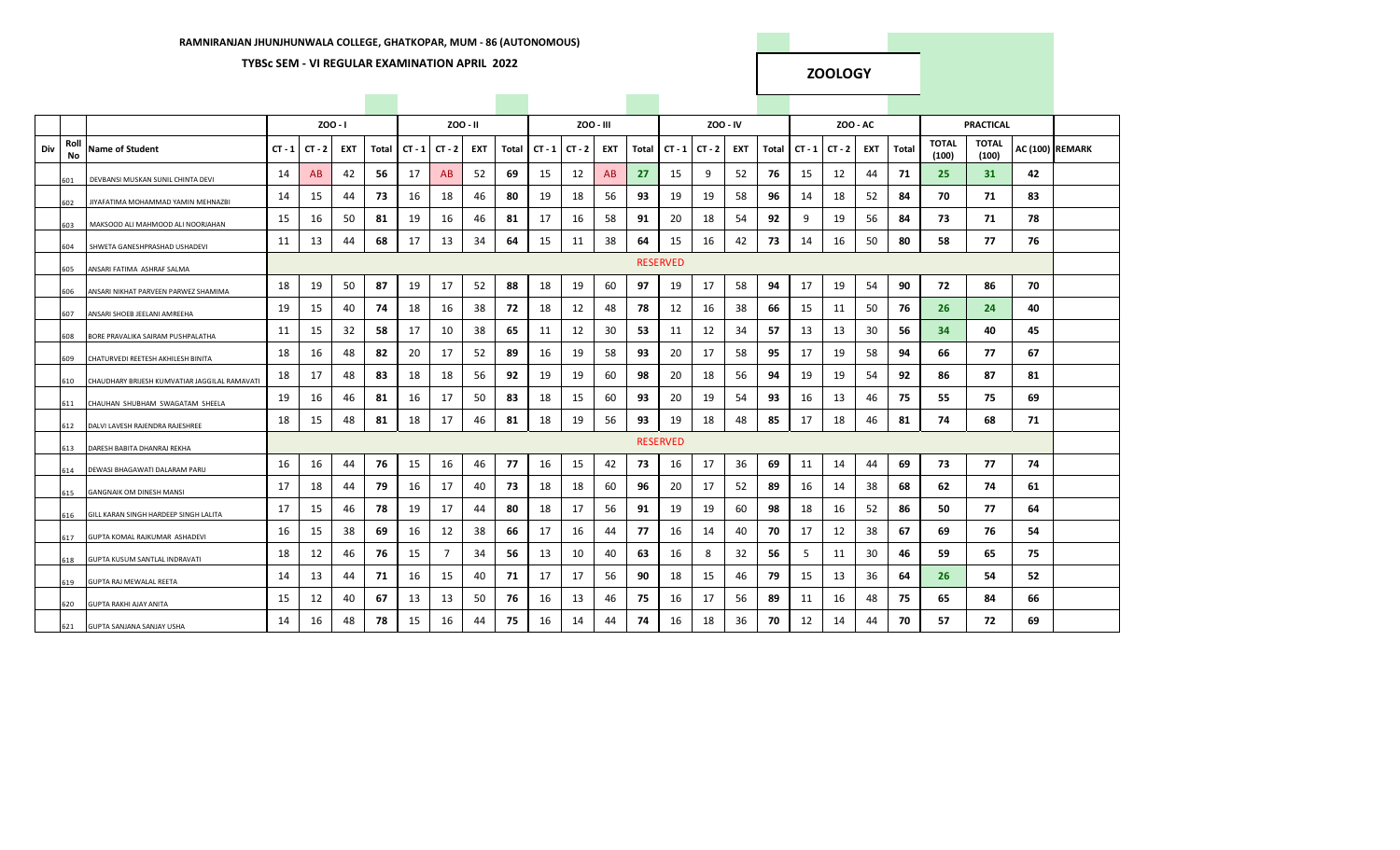|     |            |                                                    |          | $200 - 1$ |     |       |          |          | ZOO - II |       |          | ZOO - III |     |       |          |                 | Z00 - IV |       |          | ZOO - AC |     |       |                       | <b>PRACTICAL</b>      |    |                 |
|-----|------------|----------------------------------------------------|----------|-----------|-----|-------|----------|----------|----------|-------|----------|-----------|-----|-------|----------|-----------------|----------|-------|----------|----------|-----|-------|-----------------------|-----------------------|----|-----------------|
| Div | Roll<br>No | Name of Student                                    | $CT - 1$ | $CT - 2$  | EXT | Total | $CT - 1$ | $CT - 2$ | EXT      | Total | $CT - 1$ | $CT - 2$  | EXT | Total | $CT - 1$ | $CT - 2$        | EXT      | Total | $CT - 1$ | $CT - 2$ | EXT | Total | <b>TOTAL</b><br>(100) | <b>TOTAL</b><br>(100) |    | AC (100) REMARK |
|     | 622        | IUSSAIN KAUSAIN ZAHID ZUBEDA                       | 18       | 16        | 54  | 88    | 17       | 19       | 42       | 78    | 18       | 18        | 56  | 92    | 19       | 20              | 58       | 97    | 18       | 15       | 48  | 81    | 60                    | 80                    | 76 |                 |
|     | 523        | KAITHWAS SIMRAN SHAILESH SUDAMA                    | 17       | 13        | 50  | 80    | 16       | 13       | 50       | 79    | 18       | 17        | 58  | 93    | 16       | 17              | 52       | 85    | 15       | 15       | 56  | 86    | 74                    | 81                    | 85 |                 |
|     | 624        | KAJANIYA SIMRAN SURESH MEENU                       | 12       | 15        | 42  | 69    | 13       | 12       | 50       | 75    | 17       | 13        | 48  | 78    | 17       | 17              | 54       | 88    | 13       | 14       | 48  | 75    | 34                    | 49                    | 53 | @6              |
|     | 625        | KASU RAEESA ISMAIL SAEEDA                          | 17       | 20        | 52  | 89    | 19       | 18       | 60       | 97    | 19       | 19        | 60  | 98    | 20       | 20              | 58       | 98    | 17       | 20       | 58  | 95    | 89                    | 88                    | 91 |                 |
|     | 526        | KHAN AMREEN SALAUDDIN RAHATUNNISA                  | 14       | 10        | 34  | 58    | 15       | 10       | 44       | 69    | 15       | 16        | 40  | 71    | 15       | 16              | 46       | 77    | 10       | 18       | 38  | 66    | 49                    | 72                    | 61 |                 |
|     | 627        | KHAN ASMA KHATOON GULAM MUSTAFA ZAHIDA<br>KHATOON  | 12       | 15        | 40  | 67    | 17       | 17       | 34       | 68    | 18       | 13        | 40  | 71    | 14       | 12              | 42       | 68    | 12       | 14       | 36  | 62    | 59                    | 59                    | 58 |                 |
|     | 528        | KHAN AZRAM ALTAF SHAHIN                            | 16       | 15        | 44  | 75    | 15       | 16       | 46       | 77    | 15       | 15        | 44  | 74    | 16       | 17              | 36       | 69    | 11       | 14       | 46  | 71    | 72                    | 76                    | 81 |                 |
|     | 529        | (HAN MOHAMMED IRSHAD ILIYAS KISHWAR                | 18       | 19        | 50  | 87    | 19       | 16       | 52       | 87    | 18       | 19        | 58  | 95    | 19       | 17              | 58       | 94    | 17       | 19       | 56  | 92    | 71                    | 73                    | 90 |                 |
|     | 630        | KHAN MUSKAN ISRAR SABIYA                           | 18       | 15        | 48  | 81    | 18       | 18       | 46       | 82    | 18       | 18        | 54  | 90    | 20       | 20              | 60       | 100   | 16       | 16       | 48  | 80    | 60                    | 75                    | 81 |                 |
|     | 631        | KHAN QAINAT NASIR GAZALA                           | 17       | 16        | 50  | 83    | 18       | 18       | 46       | 82    | 18       | 18        | 54  | 90    | 20       | 20              | 58       | 98    | 17       | 16       | 40  | 73    | 55                    | 66                    | 75 |                 |
|     | 632        | KHAN SABA PARVEEN PARVEZ AALAM TABASSUM<br>PARVEEN | 12       | 11        | 50  | 73    | 15       | 16       | 44       | 75    | 18       | 16        | 50  | 84    | 18       | 19              | 50       | 87    | 12       | 15       | 48  | 75    | 46                    | 58                    | 73 |                 |
|     | 633        | <b>CHAN SANIYA EJAZ SEEMA</b>                      | 17       | 17        | 38  | 72    | 19       | 19       | 54       | 92    | 18       | 19        | 58  | 95    | 19       | 17              | 52       | 88    | 18       | 16       | 50  | 84    | 82                    | 77                    | 84 |                 |
|     | 634        | KHAN SEEMA IFTEKHAR SHAMA                          | 17       | 16        | 48  | 81    | 18       | 18       | 44       | 80    | 18       | 18        | 54  | 90    | 20       | 20              | 60       | 100   | 17       | 16       | 44  | 77    | 61                    | 78                    | 60 |                 |
|     | 535        | KHAN SHIBRAN MUNWAR PARMEEN                        | 18       | 16        | 48  | 82    | 18       | 18       | 44       | 80    | 18       | 18        | 54  | 90    | 20       | 20              | 56       | 96    | 17       | 16       | 40  | 73    | 58                    | 70                    | 66 |                 |
|     | 536        | (HAN SURAIYA RUHUL AMIN KHAN HASIBA KHAN           | 17       | 16        | 36  | 69    | 19       | 19       | 52       | 90    | 19       | 19        | 58  | 96    | 20       | 17              | 54       | 91    | 17       | 16       | 50  | 83    | 66                    | 79                    | 62 |                 |
|     | 537        | KHAN TAUSIF ZAFREYAB RIZWANA                       | 17       | 19        | 50  | 86    | 19       | 17       | 52       | 88    | 18       | 19        | 58  | 95    | 19       | 17              | 56       | 92    | 17       | 18       | 56  | 91    | 62                    | 78                    | 66 |                 |
|     | 638        | (HAN UZMA ABDUL HALEEM UMME KULSUM                 | 14       | 10        | 34  | 58    | 16       | 15       | 38       | 69    | 17       | 13        | 38  | 68    | 11       | 14              | 48       | 73    | 9        | 16       | 44  | 69    | 65                    | 63                    | 60 |                 |
|     | 539        | KHAN ZEBA SHAHID RAHAT                             | 17       | 16        | 46  | 79    | 18       | 18       | 44       | 80    | 18       | 18        | 52  | 88    | 19       | 20              | 60       | 99    | 17       | 16       | 40  | 73    | 53                    | 62                    | 59 |                 |
|     | 540        | MISHRA RIYA SUBHASH MAMTA                          | 15       | 14        | 42  | 71    | 12       | 16       | 44       | 72    | 15       | 13        | 44  | 72    | 12       | 17              | 40       | 69    | 11       | 14       | 38  | 63    | 62                    | 57                    | 51 |                 |
|     | 641        | NIKAM NAYANA SANJAY SANGITA                        | 14       | 12        | 44  | 70    | 19       | 19       | 44       | 82    | 19       | 17        | 58  | 94    | 19       | 19              | 58       | 96    | 14       | 18       | 48  | 80    | 34                    | 45                    | 45 | @6              |
|     | 542        | PANDEY ANMOL ASHOK KUMAR SARIKA                    | 19       | 19        | 46  | 84    | 20       | 18       | 52       | 90    | 19       | 17        | 54  | 90    | 20       | 18              | 54       | 92    | 18       | 18       | 46  | 82    | 82                    | 82                    | 81 |                 |
|     | 643        | ANDIT RASHMI RANVIR PUJA                           |          |           |     |       |          |          |          |       |          |           |     |       |          | <b>RESERVED</b> |          |       |          |          |     |       |                       |                       |    |                 |
|     | 644        | SANAS DAKSHINA VINAYAK PRIYA                       | 19       | 17        | 46  | 82    | 19       | 20       | 56       | 95    | 19       | 18        | 60  | 97    | 15       | 19              | 60       | 94    | 16       | 17       | 48  | 81    | 68                    | 72                    | 83 |                 |
|     | 545        | SAYYED NEHA KAUSER HABIB SHEHNAZ BEE               | 11       | 15        | 42  | 68    | 13       | 12       | 50       | 75    | 17       | 13        | 48  | 78    | 17       | 18              | 54       | 89    | 13       | 14       | 46  | 73    | 49                    | 56                    | 42 |                 |
|     | 646        | SHAIKH ANAM IQBAL AHMED RAZIA                      | 17       | 17        | 36  | 70    | 19       | 19       | 54       | 92    | 19       | 19        | 58  | 96    | 20       | 17              | 52       | 89    | 18       | 17       | 52  | 87    | 72                    | 75                    | 66 |                 |
|     | 647        | SHAIKH MUSKAN SALIM SHAHIN                         | 16       | 15        | 46  | 77    | 17       | 18       | 50       | 85    | 17       | 15        | 60  | 92    | 18       | 19              | 56       | 93    | 15       | 17       | 46  | 78    | 41                    | 51                    | 51 |                 |
|     | 648        | SHAIKH RAZIYA MOINUDDIN ZAHEDA KHATOON             | 19       | 18        | 36  | 73    | 18       | 18       | 40       | 76    | 18       | 16        | 56  | 90    | 17       | 19              | 52       | 88    | 17       | 16       | 36  | 69    | 55                    | 50                    | 57 |                 |
|     | 649        | SHAIKH SADAF NAAZ MOHD AKRAM DILRUBA BANO          | 12       | 14        | 42  | 68    | 13       | 11       | 50       | 74    | 16       | 13        | 48  | 77    | 17       | 18              | 54       | 89    | 13       | 15       | 40  | 68    | 65                    | 58                    | 62 |                 |
|     | 650        | SHAIKH SHAKIRA ABDUL HAFEEZ MARYAM                 | 18       | 16        | 30  | 64    | 19       | 20       | 56       | 95    | 19       | 19        | 58  | 96    | 20       | 17              | 48       | 85    | 18       | 17       | 48  | 83    | 58                    | 59                    | 56 |                 |
|     | 651        | SHAIKH UMME EAMAN IBRARAHMED MILLATUN NISA         | 17       | 17        | 36  | 70    | 19       | 19       | 50       | 88    | 17       | 19        | 58  | 94    | 20       | 17              | 50       | 87    | 18       | 17       | 52  | 87    | 53                    | 60                    | 60 |                 |
|     | 652        | SHARMA MADHU ARVIND SAPNA                          | 13       | 13        | 36  | 62    | 14       | 14       | 50       | 78    | 12       | 13        | 52  | 77    | 16       | 14              | 32       | 62    | 13       | 13       | 40  | 66    | 57                    | 66                    | 60 |                 |
|     | 653        | SHARMA SHREYA DINESH SANJU                         | 16       | 16        | 48  | 80    | 19       | 17       | 50       | 86    | 17       | 19        | 60  | 96    | 20       | 18              | 56       | 94    | 14       | 19       | 56  | 89    | 73                    | 83                    | 80 |                 |
|     | 654        | SHRIVASTAVA SHIVANI PREM PRAKASH SADHANA           | 16       | 18        | 36  | 70    | 18       | 13       | 32       | 63    | 20       | 17        | 46  | 83    | 19       | 15              | 28       | 62    | 12       | 12       | 16  | 40    | 55                    | 66                    | 64 |                 |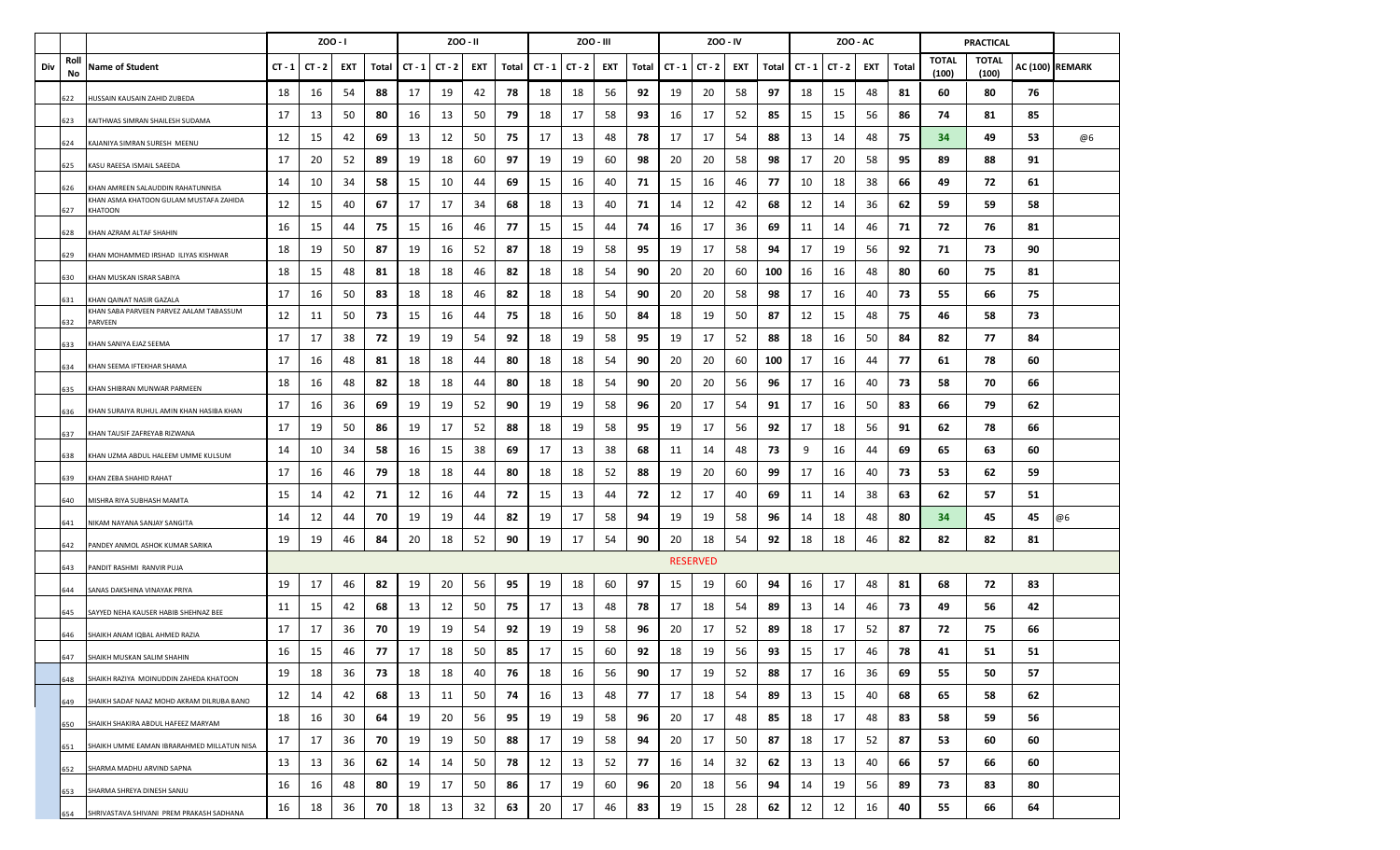|     |            |                                      |                 | ZOO - I  |            |       |    | ZOO - II          |            |    |                 | ZOO - III |     |       |                 | ZOO - IV |     |    |                         | <b>ZOO - AC</b> |     |       |                       | <b>PRACTICAL</b>      |    |                 |
|-----|------------|--------------------------------------|-----------------|----------|------------|-------|----|-------------------|------------|----|-----------------|-----------|-----|-------|-----------------|----------|-----|----|-------------------------|-----------------|-----|-------|-----------------------|-----------------------|----|-----------------|
| Div | Roll<br>No | Name of Student                      | $CT - 1$        | $CT - 2$ | <b>EXT</b> | Total |    | $CT - 1$ $CT - 2$ | <b>EXT</b> |    | Total CT-1 CT-2 |           | EXT | Total | CT - 1   CT - 2 |          | EXT |    | Total $CT - 1$ $CT - 2$ |                 | EXT | Total | <b>TOTAL</b><br>(100) | <b>TOTAL</b><br>(100) |    | AC (100) REMARK |
|     | 655        | SINGH POOJA SHRIKANT NIRMALA         | 18              | 18       | 54         | 90    | 19 | 18                | 60         | 97 | 19              | 19        | 60  | 98    | 20              | 20       | 58  | 98 | 17                      | 17              | 54  | 88    | 83                    | 87                    | 88 |                 |
|     | 656        | SINGH SATYAM SUSHIL NITU             | 15              | 17       | 46         | 78    | 15 | 19                | 46         | 80 | 17              | 19        | 60  | 96    | 17              | 18       | 58  | 93 | 11                      | 17              | 58  | 86    | 77                    | 85                    | 77 |                 |
|     | 657        | SINGH VIDYA ASARE BINDU              | 13              | 17       | 42         | 72    | 17 | 17                | 48         | 82 | 18              | 18        | 56  | 92    | 18              | 19       | 54  | 91 | 15                      | 15              | 52  | 82    | 67                    | 77                    | 55 |                 |
|     | 658        | TIWARI ALOK SHYAMMANI SUNITA         | 18              | 19       | 46         | 83    | 18 | 18                | 50         | 86 | 18              | 18        | 60  | 96    | 20              | 19       | 52  | 91 | 16                      | 14              | 46  | 76    | 57                    | 68                    | 77 |                 |
|     | 659        | UPADHYAY KRITARTH RAJENDRA RAGINI    | <b>RESERVED</b> |          |            |       |    |                   |            |    |                 |           |     |       |                 |          |     |    |                         |                 |     |       |                       |                       |    |                 |
|     | 660        | VERMA SHAILESH HARISHCHANDRA GEETA   | <b>RESERVED</b> |          |            |       |    |                   |            |    |                 |           |     |       |                 |          |     |    |                         |                 |     |       |                       |                       |    |                 |
|     | 661        | VISHWAKARMA ANSH SANJAY REKHA        | 18              | 15       | 50         | 83    | 19 | 17                | 54         | 90 | 19              | 20        | 60  | 99    | 20              | 18       | 58  | 96 | 17                      | 18              | 54  | 89    | 95                    | 87                    | 84 |                 |
|     | 662        | VISHWAKARMA VANDANA BANKELAL VIMALA  | 19              | 14       | 42         | 75    | 17 | 19                | 46         | 82 | 17              | 18        | -52 | 87    | 20              | 20       | 58  | 98 | 16                      | 18              | 48  | 82    | 80                    | 67                    | 71 |                 |
|     | 663        | WAYKAR SHIVANI ASHOK JYOTI           | 16              | 14       | 44         | 74    | 18 | 17                | 54         | 89 | 17              | 16        | 52  | 85    | 19              | 18       | -52 | 89 | 14                      | 15              | 34  | 63    | 70                    | 62                    | 74 |                 |
|     | 664        | YADAV ANJALI BRIJLAL MALA            | 14              | 18       | 42         | 74    | 16 | 16                | 48         | 80 | 18              | 18        | 58  | 94    | 18              | 19       | 50  | 87 | 15                      | 14              | 50  | 79    | 75                    | 85                    | 70 |                 |
|     | 665        | YADAV LAKSHMINA AMARJEET CHANDRAKALA | 14              | 17       | 46         | 77    | 17 | 17                | 46         | 80 | 18              | 15        | 56  | 89    | 18              | 17       | 56  | 91 | 15                      | 15              | 48  | 78    | 47                    | 66                    | 77 |                 |
|     | 666        | YADAV POOJA RAMBACHAN SHARMILA       | 12              | 12       | 38         | 62    | 16 | 19                | 48         | 83 | 19              | 16        | 56  | 91    | 20              | 19       | 52  | 91 |                         | 15              | -54 | 76    | 63                    | 78                    | 75 |                 |
|     |            | 667 ANSARI AYSHA ASHRAF ALI          | 19              | 15       | 46         | 80    | 18 | 19                | 54         | 91 | 17              | 18        | 58  | 93    | 17              | 20       | 56  | 93 | 17                      | 18              | 52  | 87    | 81                    | 87                    | 78 |                 |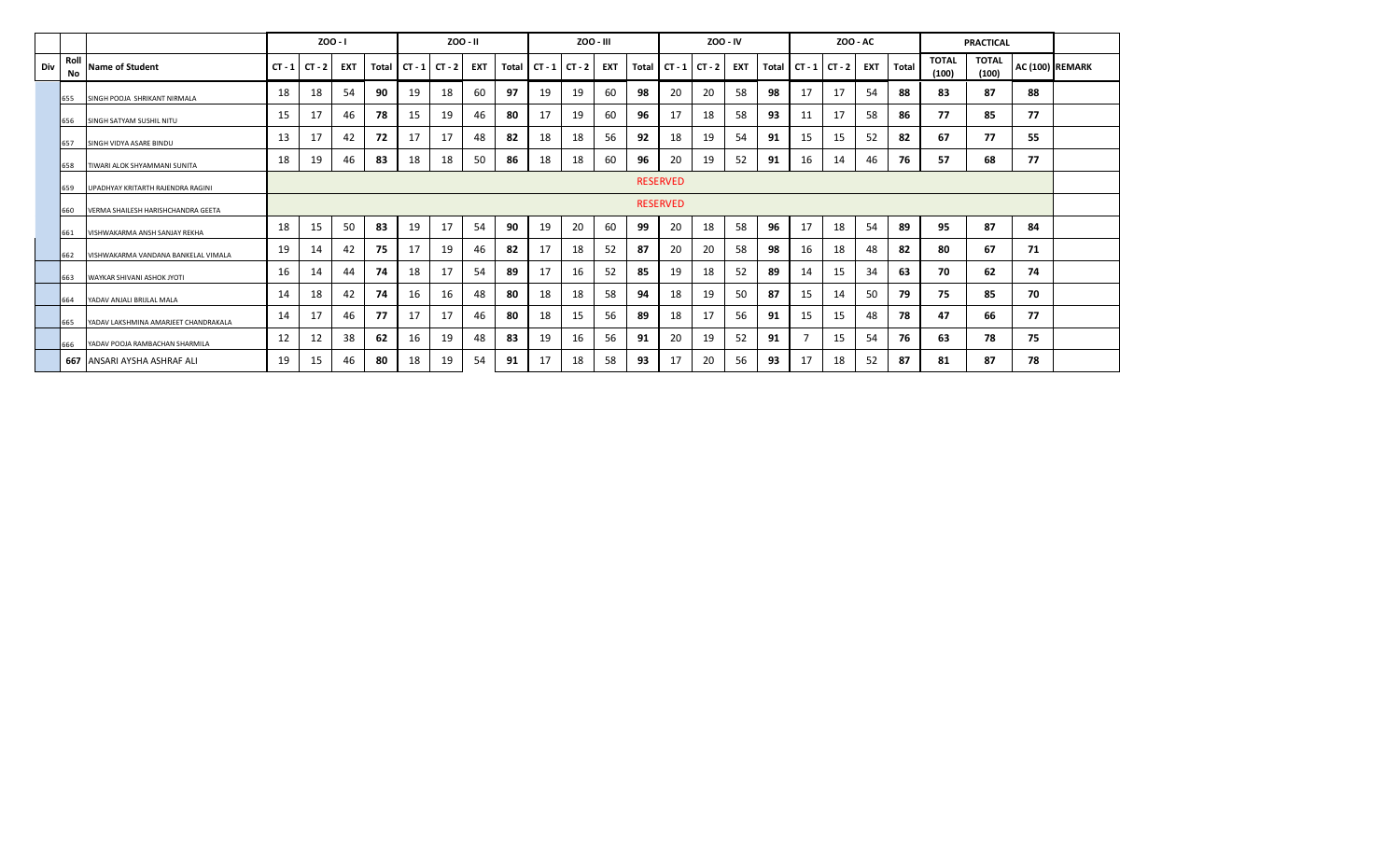# **RAMNIRANJAN JHUNJHUNWALA COLLEGE, GHATKOPAR, MUM - 86 (AUTONOMOUS) TYBSc SEM - VI REGULAR EXAMINATION APRIL 2022 MATHEMATICS**

|     |     |                                                             |          |        | <b>MATHS - I</b> |       |          | <b>MATHS - II</b> |     |       |          |          | <b>MATHS - III</b> |       |          |                 | <b>MATHS - IV</b> |       |          | <b>MATHS - AC</b> |     |       |                       | <b>PRACTICAL</b> |          | <b>REMARK</b> |
|-----|-----|-------------------------------------------------------------|----------|--------|------------------|-------|----------|-------------------|-----|-------|----------|----------|--------------------|-------|----------|-----------------|-------------------|-------|----------|-------------------|-----|-------|-----------------------|------------------|----------|---------------|
| Div |     | <b>Roll No Name of Student</b>                              | $CT - 1$ | CT - 2 | EXT              | Total | $CT - 1$ | $CT - 2$          | EXT | Total | $CT - 1$ | $CT - 2$ | EXT                | Total | $CT - 1$ | $CT - 2$        | EXT               | Total | $CT - 1$ | CT - 2            | EXT | Total | <b>TOTAL</b><br>(100) | TOTAL<br>(100)   | AC (100) |               |
| B   | 301 | MIRZA AZAD BAIG MIRZA AMIR BAIG SUFIYA BEGUM                | 18       | 16     | 56               | 90    | 16       | 16                | 56  | 88    | 18       | 20       | 56                 | 94    | 18       | 18              | 56                | 92    | 20       | AB.               | 60  | 80    | 46                    | 57               | 56       |               |
| B   | 302 | BHALERAO SHRADDHA HARIBHAU SAVITA                           | 18       | 14     | 56               | 88    | 16       | 16                | 56  | 88    | 16       | 20       | 56                 | 92    | 20       | 18              | 60                | 98    | 19       | 20                | 60  | 99    | 69                    | 66               | 85       |               |
| B   | 303 | BIND SANDEEP VIRENDRA ANARA DEVI                            | 18       | 16     | 56               | 90    | 16       | 16                | 56  | 88    | 18       | 20       | 56                 | 94    | 20       | 18              | 56                | 94    | 19       | 20                | 58  | 97    | 54                    | 61               | 80       |               |
| B   | 304 | CHAUBEY DIPTI ASHOK KUMAR SADHANA                           | 18       | 14     | 60               | 92    | 14       | 12                | 48  | 74    | 20       | 18       | 44                 | 82    | 16       | 18              | 40                | 74    | 18       | 20                | 54  | 92    | 100                   | 99               | 90       |               |
| B   | 305 | CHAUDHARY MURSHIDA KHATOON RAFIQUE AHMED<br>SHABANA KHATOON | 18       | 16     | 56               | 90    | 18       | 12                | 56  | 86    | 18       | 20       | 56                 | 94    | 20       | 20              | 60                | 100   | 19       | 20                | 60  | 99    | 81                    | 75               | 96       |               |
| B   | 306 | CHAURASIYA SUMIT ASHOK SHEELA                               | 18       | 16     | 56               | 90    | 14       | 16                | 56  | 86    | 18       | 20       | 56                 | 94    | 18       | 18              | 56                | 92    | 20       | 19                | 60  | 99    | 41                    | 62               | 65       |               |
| B   | 307 | DWIVEDI VIPUL SURESHKUMAR GYANDEVI                          |          |        |                  |       |          |                   |     |       |          |          |                    |       |          | <b>RESERVED</b> |                   |       |          |                   |     |       |                       |                  |          |               |
| B   | 308 | GUPTA ANIKET RAMASRE SANGEETA                               | 18       | 16     | 56               | 90    | 18       | 16                | 56  | 90    | 18       | 20       | 56                 | 94    | 20       | 18              | 60                | 98    | 20       | 20                | 60  | 100   | 68                    | 62               | 90       |               |
| B   | 309 | GUPTA SAGAR SHIVCHARAN SUNITA                               | 18       | 16     | 56               | 90    | 16       | 16                | 56  | 88    | 18       | 20       | 56                 | 94    | 20       | 18              | 60                | 98    | 20       | 20                | 60  | 100   | 29                    | 48               | 98       |               |
| B   | 310 | JAYSWAL ATUL VIJAY JAYSWAL VIDYA JAYSWAL                    | 18       | 16     | 56               | 90    | 14       | 16                | 56  | 86    | 18       | 20       | 56                 | 94    | 20       | 18              | 60                | 98    | 19       | 19                | 60  | 98    | 56                    | 77               | 85       |               |
| B   | 311 | JAYSWAL ROSHANI RAJENDRA KUMAR NEETU                        | 18       | 16     | 56               | 90    | 16       | 16                | 56  | 88    | 16       | 20       | 56                 | 92    | 18       | 16              | 60                | 94    | 19       | 19                | 60  | 98    | 28                    | 57               | 50       |               |
| B   | 312 | KANNAUJIYA NEELAM NANDLAL KANNAUJIYA RANJU<br><b>DEVI</b>   | 18       | 8      | 56               | 82    | 6        | 6                 | 56  | 68    | 14       | 20       | 56                 | 90    | 14       | 18              | 60                | 92    | 14       | 17                | 60  | 91    | 64                    | 68               | 55       |               |
| B   | 313 | KEZAKHOOT ADARSH SUDHEER SWAPNA                             | 18       | 16     | 56               | 90    | 14       | 16                | 52  | 82    | 18       | 20       | 56                 | 94    | 18       | 18              | 56                | 92    | 20       | 20                | 60  | 100   | 96                    | 77               | 50       |               |
| B   | 314 | KHAN SAADAT SHAHNAWAZ HUSNARA BEGUM                         | 18       | 16     | 56               | 90    | 16       | 10                | 56  | 82    | 18       | 20       | 56                 | 94    | 20       | 18              | 60                | 98    | 20       | 20                | 60  | 100   | 79                    | 79               | 90       |               |
| B   | 315 | PAL RAHUL FULCHAND SUSHILA                                  | 18       | 16     | 56               | 90    | 18       | 8                 | 52  | 78    | 18       | 18       | -56                | 92    | 12       | 18              | 56                | 86    | 18       | 20                | 60  | 98    | 72                    | 72               | 55       |               |
| B   | 316 | PEDDINTI SWATI VENKATAPPA MANIKAMMA                         | 18       | 12     | 60               | 90    | 14       | 12                | 48  | 74    | 20       | 18       | 44                 | 82    | 16       | 18              | 48                | 82    | 18       | 20                | -56 | 94    | 87                    | 98               | 88       |               |
| B   | 317 | PRAJAPATI MAHENDRALAL HIRALAL KESHAR                        | 18       | 8      | 52               | 78    | 18       | 10                | 52  | 80    | 18       | 20       | 56                 | 94    | 20       | 18              | 56                | 94    | 19       | 19                | 60  | 98    | 63                    | 80               | 93       |               |
| B   | 318 | PRAJAPATI SANJAY BALIRAM BRAHAMAVATI                        | 18       | 16     | 56               | 90    | 18       | 18                | 56  | 92    | 20       | 20       | 56                 | 96    | 20       | 18              | 60                | 98    | 18       | 16                | -60 | 94    | 47                    | 72               | 55       |               |
| B   | 319 | RAI AMAN RAJESH ANITA                                       |          |        |                  |       |          |                   |     |       |          |          |                    |       |          | <b>RESERVED</b> |                   |       |          |                   |     |       |                       |                  |          |               |
| B   | 320 | RANE SURBHI SURESH SAKSHI                                   | 18       | 16     | 56               | 90    | 14       | 18                | 56  | 88    | 20       | 20       | 56                 | 96    | 20       | 18              | 60                | 98    | 20       | 20                | 60  | 100   | 71                    | 84               | 85       |               |
| B   | 321 | SAHANI ABHISHEK JOHAN DHARMAVATI                            | 18       | 16     | 56               | 90    | 14       | 16                | 52  | 82    | 18       | 18       | -56                | 92    | 16       | 18              | 60                | 94    | -20      | 19                | 56  | 95    | 87                    | 80               | 50       |               |
| B   | 322 | SAHU PRAVIN KAPILESHWAR RITA DEVI                           | 18       | 8      | 56               | 82    | 12       | 12                | 56  | 80    | 18       | 20       | 56                 | 94    | 20       | 18              | 56                | 94    | 19       | 20                | 60  | 99    | 32                    | 52               | 55       | @8            |
| B   | 323 | SAW SACHIN VISHAL SHAKUNTALA                                | 18       | 12     | 56               | 86    | 16       | 14                | 52  | 82    | 18       | 18       | 56                 | 92    | 12       | 18              | 56                | 86    | 17       | 18                | 60  | 95    | 49                    | 59               | 50       |               |
| B   | 324 | SHAIKH SHAHEEN BANO SHAFIQUE ALAM SHAIKH<br>NOORFA KHATOON  | 18       | 16     | 56               | 90    | 18       | 8                 | 56  | 82    | 16       | 20       | 56                 | 92    | 20       | 18              | 56                | 94    | 19       | 19                | 60  | 98    | 64                    | 60               | 85       |               |
| B   | 325 | SIDDIQUI MUBASHERA ANSAR AHMED SABIHA BANO                  |          |        |                  |       |          |                   |     |       |          |          |                    |       |          | <b>RESERVED</b> |                   |       |          |                   |     |       |                       |                  |          |               |
| B   | 326 | SINGH DEEPADARSHIKA SANJAY KUSUM                            | 18       | 16     | 56               | 90    | 10       | 10                | 12  | 32    | 12       | 14       | 48                 | 74    | 12       | 12              | 48                | 72    | 17       | 17                | 44  | 78    | 40                    | 58               | 55       | @8            |
|     |     |                                                             |          |        |                  |       |          |                   |     |       |          |          |                    |       |          |                 |                   |       |          |                   |     |       |                       |                  |          |               |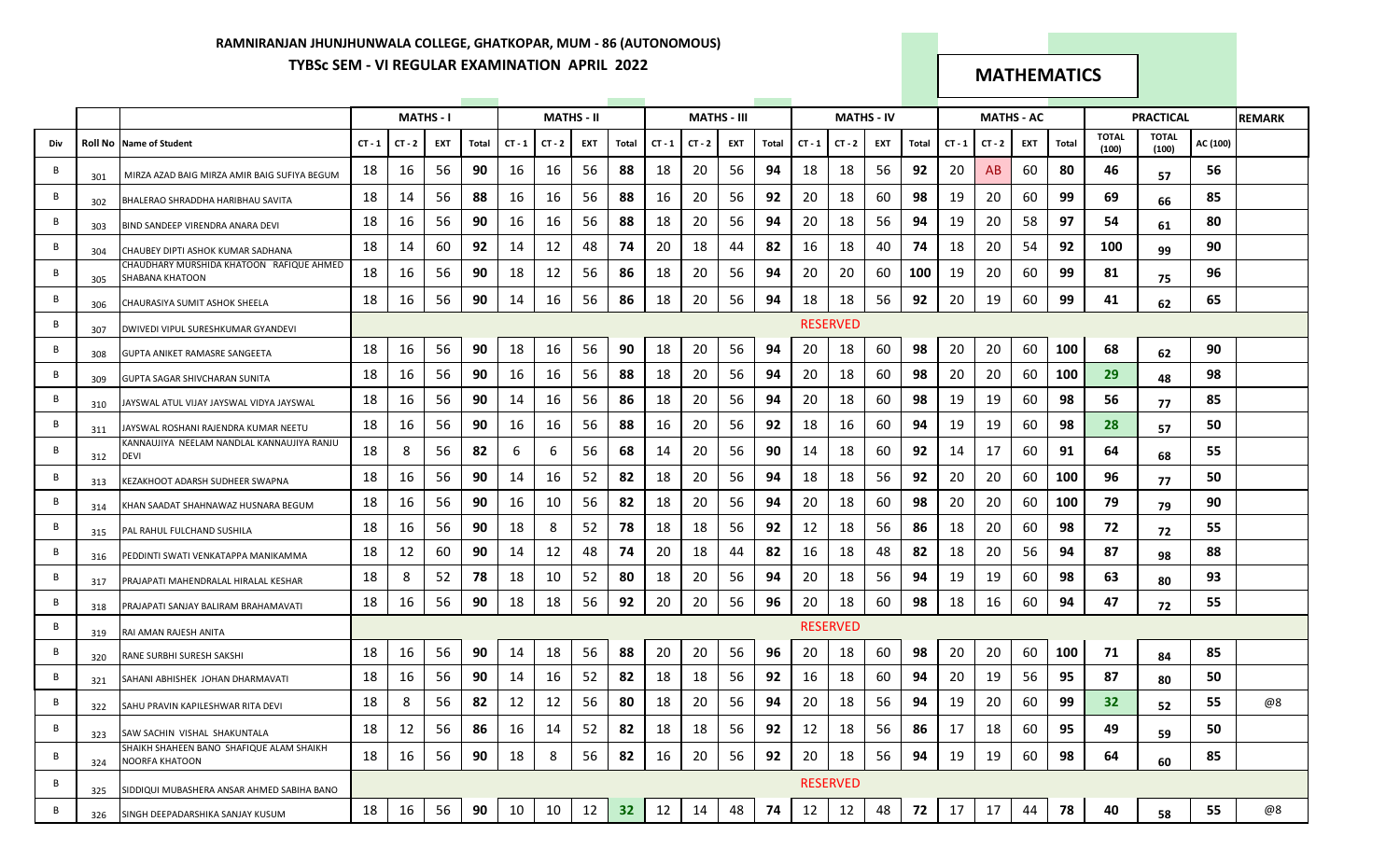| 327 | SINGH PUSHPA BHUPENDRA BAHADUR SHAKUNTALA    | 18 | 16 | 56 | 90 | 18 | 16 | 56 | 90  | 18   | 20 | 56 | 94  | 20 | 18              | 60 | 98         | 20 | 20 | 58 | 98  | 57  | 62  | 60 |  |
|-----|----------------------------------------------|----|----|----|----|----|----|----|-----|------|----|----|-----|----|-----------------|----|------------|----|----|----|-----|-----|-----|----|--|
| 328 | UPADHYAY AKASH SUSHIL KUMAR REKHA            | 18 | 16 | 60 | 94 | 18 | 16 | 56 | 90  | 20   | 20 | 56 | 96  | 20 | 18              | 60 | 98         | 20 | 20 | 60 | 100 | 100 | 100 | 90 |  |
| 329 | UPADHYAY ALOK ASHOK AARTI                    | 18 | 14 | 56 | 88 | 20 | 14 | 56 | 90  | 18 I | 20 | 56 | 94  | 20 | 20              | 60 | 100        | 18 | 19 | 60 | 97  | 93  | 95  | 70 |  |
| 330 | YADAV AARTI SOHIT URMILA                     | 18 | 12 | 60 | 90 | 14 | 14 | 60 | 88  | 20   | 20 | 60 | 100 | 20 | 20              | 60 | 100        | 20 | 20 | 60 | 100 | 100 | 100 | 99 |  |
| 331 | <b>JAISWAL SHANI RAJESH MADHURI</b>          | 18 | 16 | 56 | 90 | 16 | 18 | 56 | -90 | 18   | 20 | 56 | 94  | 20 | 20              | 60 | <b>100</b> | 20 | 20 | 60 | 100 | 81  | 73  | 78 |  |
| 332 | <b>GUPTA SIVANI SUNIL POONAM</b>             | 16 | 16 | 56 | 88 | 14 | 16 | 56 | 86  | 18   | 20 | 56 | 94  | 20 | 18              | 60 | 98         | 20 | 20 | 60 | 100 | 62  | 65  | 82 |  |
| 333 | <b>PRAJAPATI SWEKSHA RAJESH KIRAN</b>        |    |    |    |    |    |    |    |     |      |    |    |     |    | <b>RESERVED</b> |    |            |    |    |    |     |     |     |    |  |
| 334 | SINGH PRINCE AKHILESH SINGH MANBHAVATI SINGH |    |    |    |    |    |    |    |     |      |    |    |     |    | <b>RESERVED</b> |    |            |    |    |    |     |     |     |    |  |
| 335 | KHAN ZIKRA GAYASUDDIN KHAN AZRA FAIZI        | 18 | 16 | 52 | 86 | 18 | 14 | 56 | 88  | 18   | 20 | 52 | 90  | 20 | 18              | 52 | 90         | 19 | 19 | 60 | 98  | 55  | 55  | 84 |  |
| 336 | <b>DUBEY ROHINI NAGENDRANATH SAMLADEVI</b>   |    |    |    |    |    |    |    |     |      |    |    |     |    | <b>RESERVED</b> |    |            |    |    |    |     |     |     |    |  |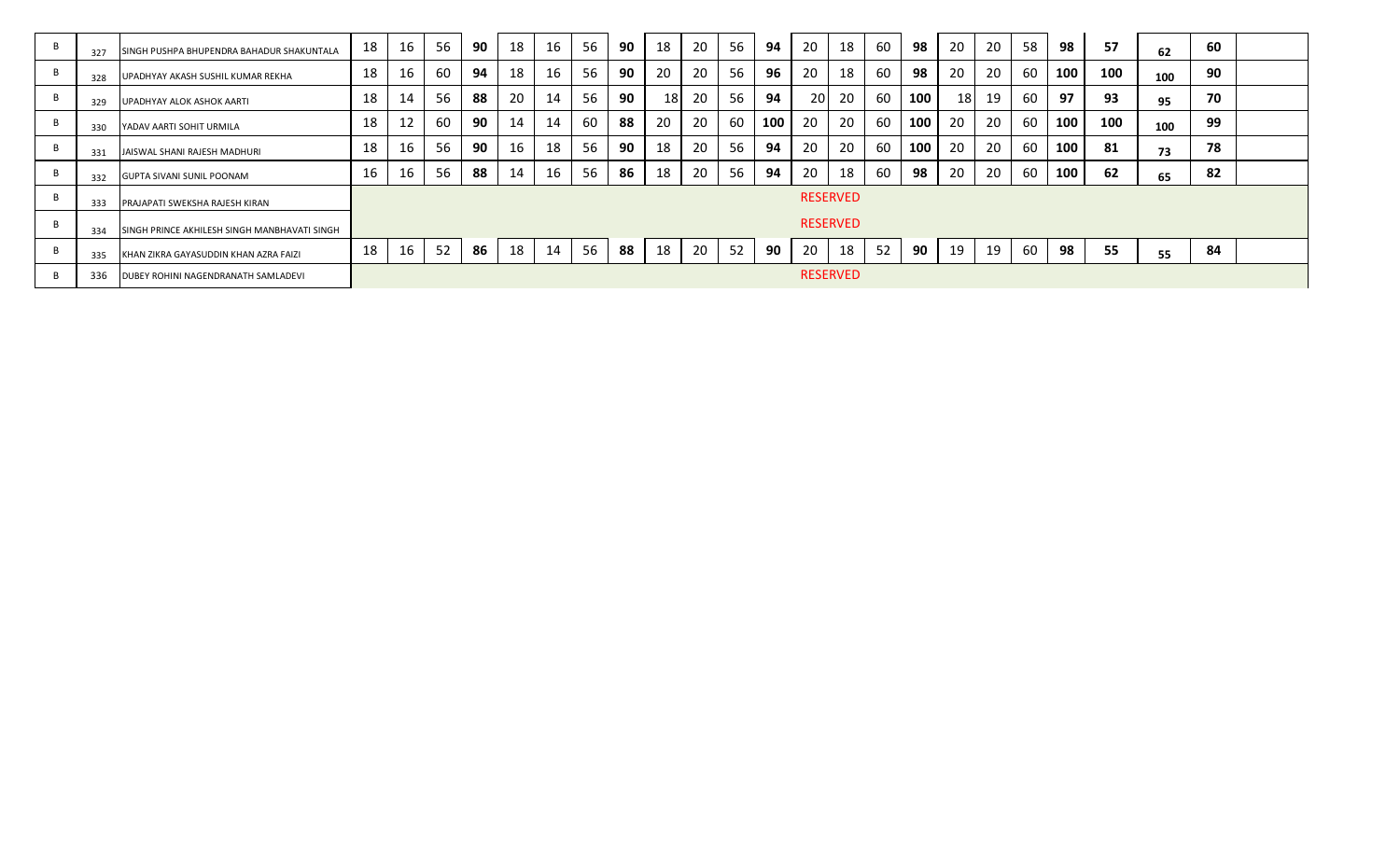### **RAMNIRANJAN JHUNJHUNWALA COLLEGE, GHATKOPAR, MUM - 86 (AUTONOMOUS)**

# **TYBSc SEM - VI REGULAR EXAMINATION APRIL 2022 STATISTICS**

|     |     |                                                                  |          |          | STATS-I |       |          |          | STATS - II |       |    | STATS - III |     |       |                 | STATS - IV      |     |       |          |          | STATS - AC |       |                       | <b>PRACTICAL</b>      |          |                |
|-----|-----|------------------------------------------------------------------|----------|----------|---------|-------|----------|----------|------------|-------|----|-------------|-----|-------|-----------------|-----------------|-----|-------|----------|----------|------------|-------|-----------------------|-----------------------|----------|----------------|
| Div |     | <b>Roll No Name of Student</b>                                   | $CT - 1$ | $CT - 2$ | EXT     | Total | $CT - 1$ | $CT - 2$ | EXT        | Total | y  | $CT - 2$    | EXT | Total | $CT - 1$        | $CT - 2$        | EXT | Total | $CT - 1$ | $CT - 2$ | EXT        | Total | <b>TOTAL</b><br>(100) | <b>TOTAL</b><br>(100) | AC (100) | <b>REMARKS</b> |
|     | 401 | DUBEY JAGDAMBAPRASAD ANGADPRASAD SARITADEVI                      |          |          |         |       |          |          |            |       |    |             |     |       | <b>RESERVED</b> |                 |     |       |          |          |            |       |                       |                       |          |                |
|     | 402 | ALAM MOHAMMED TANWEER MD MATIUR RAHMAN<br><b>MANWARA KHATOON</b> | 15       | 20       | 54      | 89    | 18       | 16       | 56         | 90    | 14 | 17          | 44  | 75    | 17              | 16              | 58  | 91    | 20       | 20       | 60         | 100   | 59                    | 52                    | 85       |                |
|     | 403 | ANSARI MOHD SUFIYAN SANAULLAH ZIKRA KHATOON                      | 13       | 15       | 50      | 78    | 15       | 15       | 36         | 66    | 15 | 14          | 40  | 69    | 15              | 18              | 54  | 87    | 20       | 19       | 60         | 99    | 77                    | 55                    | 99       |                |
|     | 404 | BHAGAT LADLI SURENDRA SUNITA                                     | 13       | 16       | 52      | 81    | 14       | 18       | 54         | 86    | 14 | 17          | 48  | 79    | 17              | 19              | 56  | 92    | 20       | 20       | 60         | 100   | 61                    | 49                    | 85       |                |
|     | 405 | DAS AKASH KISHOR AVANTI                                          | 16       | 20       | 58      | 94    | 18       | 17       | 56         | 91    | 16 | 17          | 50  | 83    | 17              | 18              | 58  | 93    | 20       | 20       | 60         | 100   | 94                    | 95                    | 95       |                |
|     | 406 | DIXIT PAWAN RAJKUMAR SUMAN                                       | 17       | 15       | 34      | 66    | 15       | 14       | 52         | 81    | 13 | 17          | 48  | 78    | 18              | 19              | 58  | 95    | 19       | 19       | 60         | 98    | 40                    | 41                    | 78       |                |
|     | 407 | DUBEY ARYAN ANIL DUBEY MALTI DEVI                                | 12       | 17       | 60      | 89    | 19       | 18       | 52         | 89    | 14 | 16          | 46  | 76    | 17              | 18              | 58  | 93    | 20       | 20       | 54         | 94    | 65                    | 49                    | 50       |                |
|     | 408 | DUBEY DEWASHYA MAHENDRANATH LALITADEVI                           | 18       | 17       | 52      | 87    | 16       | 17       | 54         | 87    | 15 | 17          | 50  | 82    | 17              | 19              | 60  | 96    | 20       | 20       | 60         | 100   | 68                    | 79                    | 98       |                |
|     | 409 | GAUD AJAY DINESH URMILA                                          |          |          |         |       |          |          |            |       |    |             |     |       |                 | <b>RESERVED</b> |     |       |          |          |            |       |                       |                       |          |                |
|     | 410 | GAUD POONAM SUGREEV VIDYAVATI                                    | 16       | 16       | 56      | 88    | 14       | 14       | 46         | 74    | 14 | 17          | 46  | 77    | 17              | 18              | 58  | 93    | 19       | 20       | 56         | 95    | 65                    | 60                    | 85       |                |
|     | 411 | GUPTA HARSH KUMAR SHRAVAN KUMAR SANTOSH<br><b>KUMARI</b>         | 18       | 15       | 52      | 85    | 12       | 14       | 48         | 74    | 14 | 16          | 48  | 78    | 16              | 19              | 58  | 93    | 20       | 20       | 60         | 100   | 40                    | 35                    | 88       | @5             |
|     | 412 | GUPTA ROHAN RAJIV MEERA                                          | 15       | 18       | 30      | 63    | 15       | 14       | 48         | 77    | 14 | 17          | 44  | 75    | 17              | 18              | 28  | 63    | 20       | 15       | 60         | 95    | 32 <sub>2</sub>       | 40                    | 50       | @8             |
|     | 413 | GUPTA SAPANA SHITLA PRASAD RADHADEVI                             | 17       | 18       | 54      | 89    | 18       | 14       | 50         | 82    | 14 | 17          | 46  | 77    | 18              | 19              | 58  | 95    | 18       | 19       | 60         | 97    | 89                    | 84                    | 89       |                |
|     | 414 | GUPTA VIKAS VIJAY BAHADUR SHANTI DEVI                            | 13       | 10       | 32      | 55    | 17       | 16       | 48         | 81    | 13 | 17          | 46  | 76    | 17              | 17              | 54  | 88    | 20       | 18       | 60         | 98    | 31                    | 40                    | 60       |                |
|     | 415 | HUNDARE SHIVANI UTTAM ANITA                                      | 20       | 17       | 52      | 89    | 17       | 14       | 54         | 85    | 17 | 17          | 48  | 82    | 18              | 19              | 56  | 93    | 18       | 19       | 60         | 97    | 78                    | 72                    | 93       |                |
|     | 416 | JAISWAL KISHAN SHREEPRAKASH GUDDIA                               | 15       | 19       | 52      | 86    | 16       | 18       | 52         | 86    | 17 | 16          | 44  | 77    | 17              | 18              | 56  | 91    | 20       | 20       | 60         | 100   | 99                    | 90                    | 99       |                |
|     | 417 | JAISWAL SHRAVAN RAKESH SANGEETA                                  | 11       | 13       | 42      | 66    | 16       | 15       | 42         | 73    | 14 | 15          | 44  | 73    | 17              | 20              | 58  | 95    | 18       | 20       | 60         | 98    | 33 <sup>2</sup>       | 30                    | 50       |                |
|     | 418 | KAMBLE SHREEKANT ANKUSH SUNITA                                   |          |          |         |       |          |          |            |       |    |             |     |       | <b>RESERVED</b> |                 |     |       |          |          |            |       |                       |                       |          |                |
|     | 419 | KHAN ZAID ANWAR SAMINA                                           | 17       | 17       | 56      | 90    | 19       | 15       | 54         | 88    | 16 | 16          | 52  | 84    | 17              | 20              | 58  | 95    | 20       | 20       | 60         | 100   | 49                    | 69                    | 86       |                |
|     | 420 | KULKARNI JANHAVI VAINTEYA GEETA                                  | 16       | 15       | 56      | 87    | 14       | 15       | 42         | 71    | 15 | 15          | 44  | 74    | 16              | 19              | 54  | 89    | 18       | 20       | 52         | 90    | 66                    | 44                    | 93       |                |
|     | 421 | KUSHWAHA GANESH RAMSHARAN MEERA DWVI                             | 17       | 18       | 46      | 81    | 16       | 13       | 46         | 75    | 15 | 16          | 40  | 71    | 17              | 19              | 56  | 92    | 20       | 19       | 56         | 95    | 52                    | 42                    | 85       |                |
|     | 422 | MAURYA OM UMANATH ANITA                                          |          |          |         |       |          |          |            |       |    |             |     |       | <b>RESERVED</b> |                 |     |       |          |          |            |       |                       |                       |          |                |
|     | 423 | MISHRA SATYAM JAIPRAKASH KIRAN                                   | 18       | 17       | 58      | 93    | 15       | 16       | 52         | 83    | 15 | 17          | 52  | 84    | 17              | 19              | 58  | 94    | 20       | 19       | 60         | 99    | 52                    | 50                    | 88       |                |
|     | 424 | PANDEY AJIT VIRENDRA GYANTIDEVI                                  | 19       | 12       | 54      | 85    | 16       | 16       | 52         | 84    | 13 | 16          | 50  | 79    | 17              | 19              | 56  | 92    | 20       | 20       | AB         | 40    | 40                    | 40                    | 75       |                |
|     | 425 | PANDEY SATYAM VINOD SAROJ                                        | 17       | 16       | 40      | 73    | 16       | 14       | 52         | 82    | 14 | 17          | 40  | 71    | 17              | 19              | 56  | 92    | 20       | 18       | 60         | 98    | 62                    | 48                    | 86       |                |
|     | 426 | PRASAD RAJHANS OMPRAKASH RITA                                    | 20       | 17       | 58      | 95    | 18       | 14       | 46         | 78    | 16 | 17          | 50  | 83    | 17              | 20              | 58  | 95    | 19       | 20       | 60         | 99    | 40                    | 52                    | 85       |                |
|     | 427 | SALVI RAJ NAMDEV SNEHA                                           | 20       | 16       | 44      | 80    | 19       | 14       | 56         | 89    | 16 | 17          | 48  | 81    | 17              | 17              | 58  | 92    | 18       | 17       | 58         | 93    | 82                    | 66                    | 89       |                |
|     | 428 | SHAIKH MOHAMMAD AADIL SAGIR AHMED FULBANO                        | 17       | 13       | 46      | 76    | 15       | 15       | 48         | 78    | 14 | 18          | 46  | 78    | 17              | 19              | 56  | 92    | 19       | 20       | 60         | 99    | 52                    | 40                    | 50       |                |